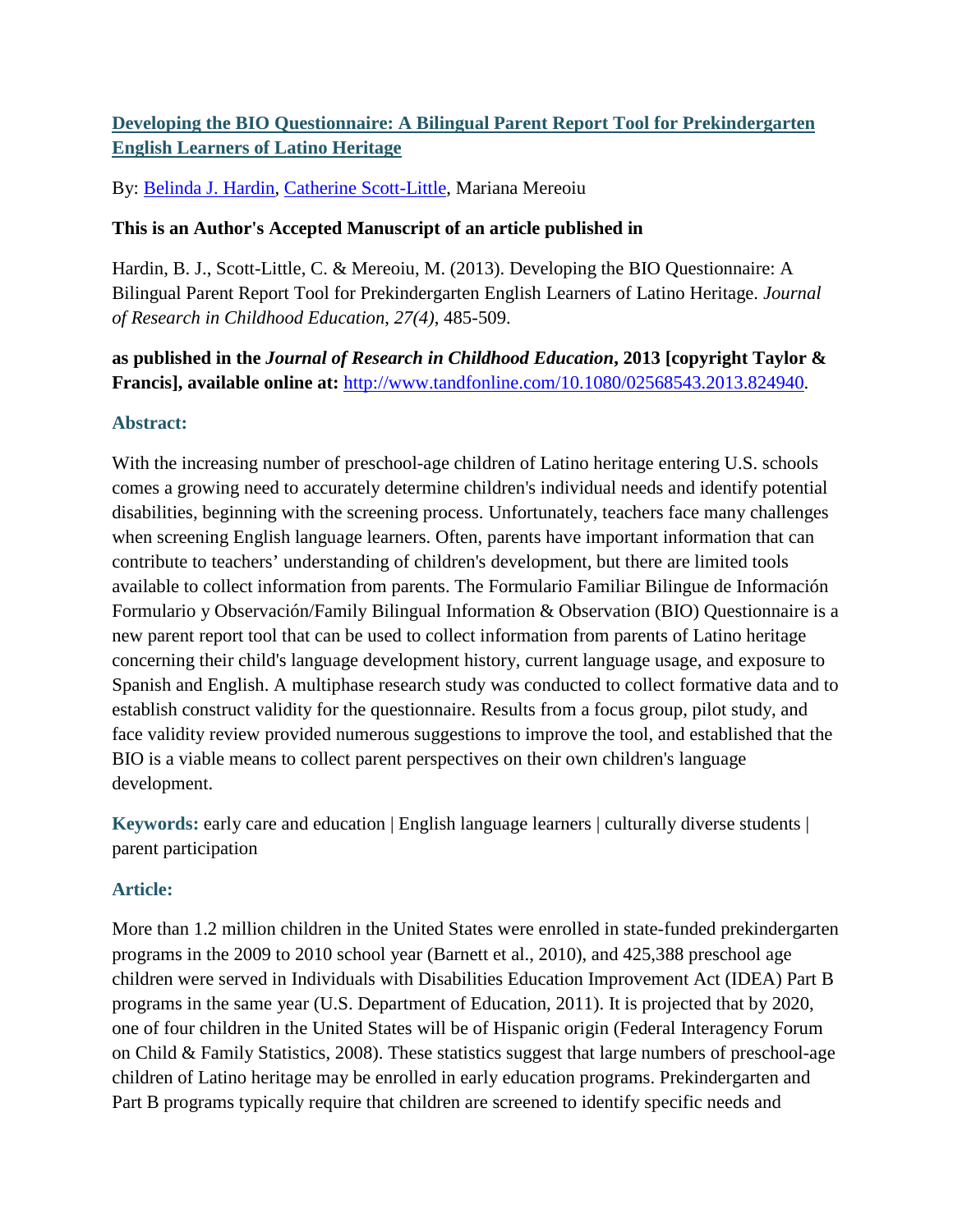appropriate instructional strategies. However, recent research indicates that screening and referral policies of state-funded prekindergarten and Part B programs provide limited guidance for screening English language learners (ELLs) and limited options for appropriate screening tools for ELLs (Hardin, Scott-Little, & Mimms, 2010). The purpose of this article is to describe the process for developing the Formulario Familiar Bilingue de Información Formulario y Observación/Family Bilingual Information & Observation (BIO) Questionnaire and to share the results of research conducted to refine and pilot the questionnaire.

### **The Need to Improve Screening for ELLs**

Most programs serving prekindergarten children administer developmental, auditory, vision, and behavior screenings to new enrollees to identify risk factors and help determine appropriate instructional services (Appl, 2000). However, teachers conducting screenings with ELLs often have limited information about their language history and development (Bevan-Brown, 2001; Hardin, Mereoiu, Hung, & Roach-Scott, 2009; Hardin et al., 2010;Rolstad, Mahoney, & Glass, 2005). As a result, ELLs fail initial screenings all too often and are incorrectly referred for special education or receive less effective classroom instruction (Artiles, Rueda, Salazar, & Higareda, 2005;De Valenzuela, Copeland, Qi, & Park, 2006; Hardin, Roach-Scott, & Peisner-Feinberg, 2007). The gravity of this situation was reflected in the reauthorization of the IDEA (2004), which now requires states to develop policies and procedures to prevent overidentification or disproportionate representation of children by race/ethnicity in special education programs (IDEA, 2004). Conversely, teachers may mistakenly not refer a child who fails a screening, assuming that the child simply did not answer questions or follow directions because of limited proficiency in English, and that she or he will "get it" over time if enrolled in a preschool classroom. Sadly, ELLs not referred for diagnostic evaluations when they do have a disability lose precious time for interventions that could promote their optimal development and learning. This situation, depicted in the far lefthand box of Figure 1, is the problem the BIO questionnaire is designed to address.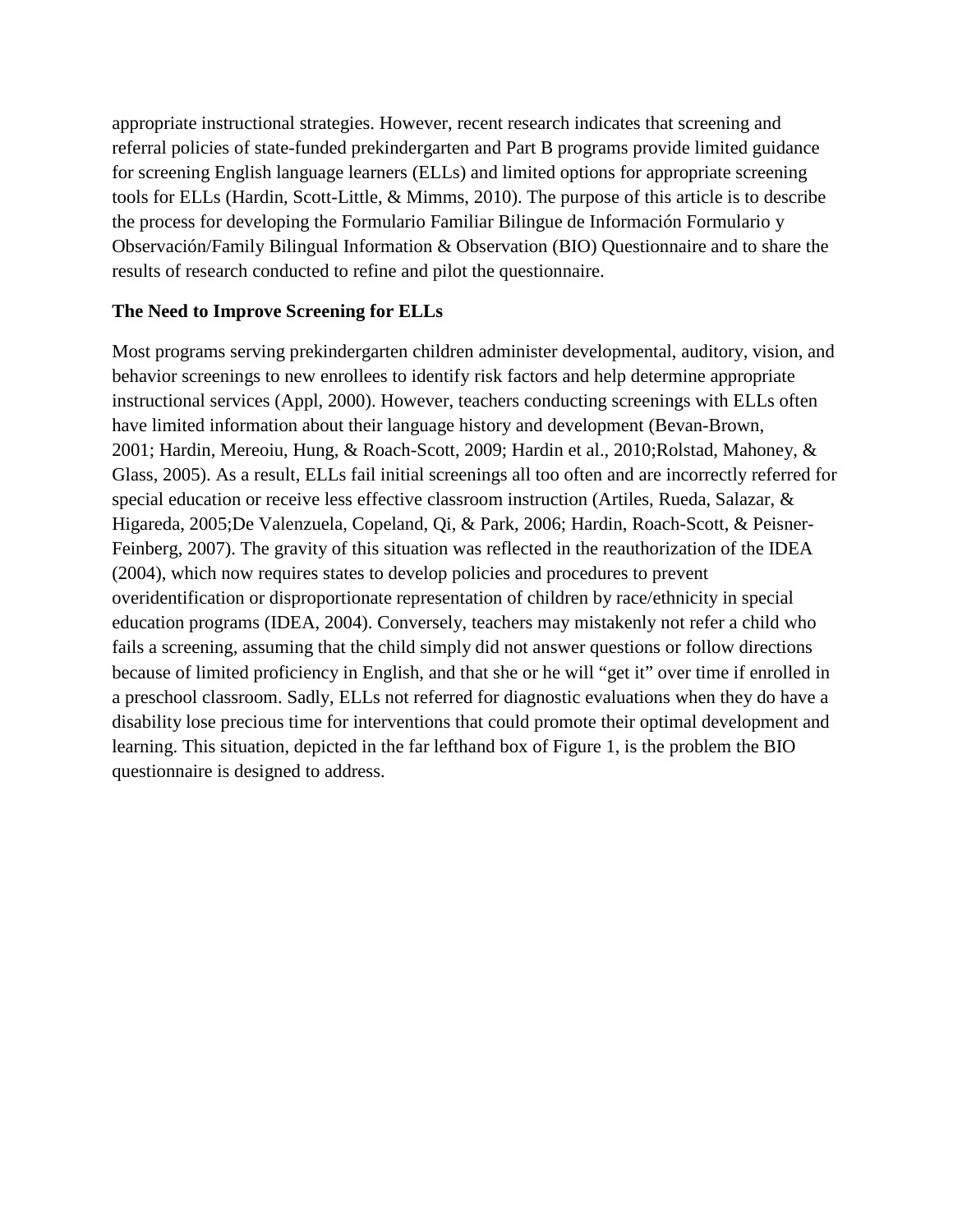

**Figure 1.** BIO Development

Teachers do not have to rely solely on screening results to understand young children's development. Parents can provide critical information to improve the screening process. Unfortunately, although studies show that parental reporting, in combination with other screening and assessment instruments, provides a more comprehensive picture of ELLs' language development (Espinosa & Lόpez, 2007; Gutiérrez-Clellen & Kreiter, 2003), there is no consistent process for gathering language development information from parents. When parentreport instruments are used, they are often a hodgepodge of checklists and questionnaires that have no research to test their reliability and validity. This lack of psychometrically sound parental reporting tools may result in ineffective early education services for ELL children (Goldstein, 2006).

The BIO was developed in response to this need to maximize the likelihood that ELL children of Latino heritage are successfully included in preschool classrooms in the United States and to affirm the important role parents play in the education of their children. Figure 1 presents the BIO development model and summarizes the activities completed to develop the BIO, including an extensive theoretical and empirical literature review and three development studies. Based on the assumptions shown in Figure 1, the purpose of the BIO is to provide teachers with a more complete picture of ELLs' language development in Spanish and English by tapping into parent information about co-occurring factors (e.g., family history, exposure in both languages, and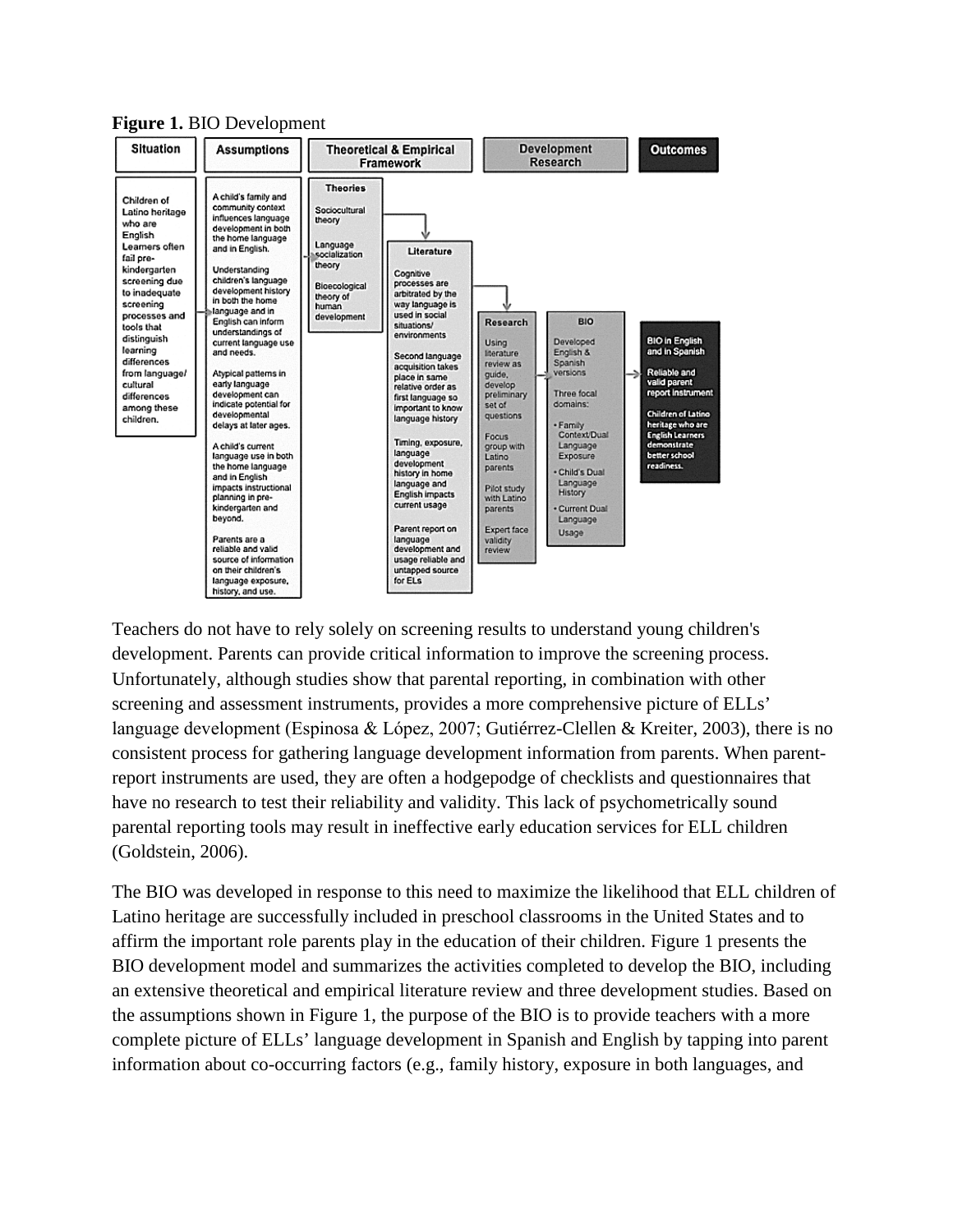patterns of language skill development). This information can be used with other screening results to make decisions about whether to refer a child for further evaluation.

# **Theoretical and Empirical Framework of BIO**

The theoretical approach and the literature review used to develop the BIO are described below. Figure 2 shows how relevant parts of these three theories fit together as the theoretical base of the BIO.

**Figure 2.** BIO theoretical approach



# **Theoretical approach**

The BIO constructs are based on principles from the following theories: social constructivism, language socialization, and bioecological systems theory. The belief that knowledge is personally constructed but socially negotiated through relationships across multiple sociocultural contexts is common to all three theories and a central premise of the BIO (Bronfenbrenner, 1979; Bronfenbrenner & Morris, 1998; Lantolf, 2000; Schieffelin & Ochs, 1986; Valsiner, 1988, 1995, 1998, 2007; Vygotsky, 1978; Wertsch, 1985, 1995). Understanding the impact of these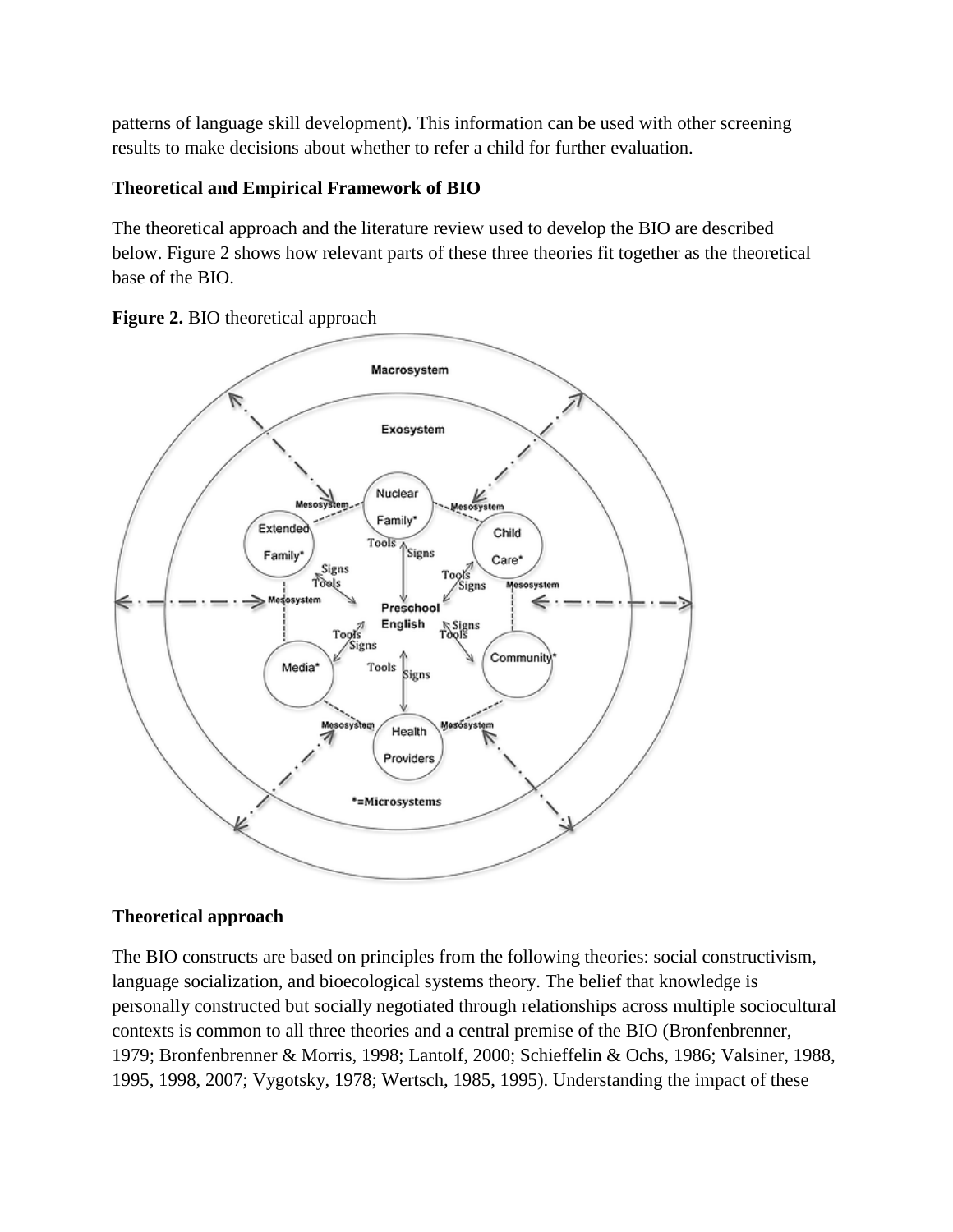interwoven relationships on young children's language development can inform practices that lead to more effective instruction for ELL children.

Social constructivists postulate that mental processes have social origins mediated by physical and symbolic tools and can only be fully understood in relation to their sociocultural context (Valsiner, 1988, 2007; Vygotsky, 1978;Wertsch, 1985, 1995). Vygotsky (1978), for example, believed the construction of new knowledge is an active process mediated by tools (e.g., physical artifacts, such as classroom materials) and signs (e.g., psychological artifacts, such as language concepts) that act as shaping mechanisms. These tools and signs are bounded by cultural beliefs, values, and practices. Thus, cultural factors organize and mediate how individuals perceive and interact in their external and internal worlds (Lantolf & Thorne, 2006; Wertsch, 1985). Also, Vygotsky (1978) emphasized dialogue and language (e.g., social and inner speech) as essential to promoting cognitive development. As Rogoff (1995)points out, "For Vygotsky, children's cognitive development had to be understood as taking place through their interaction with other members of society who are more conversant with the society's intellectual practices and tools (especially language) for mediating intellectual activity" (p. 141). Thus, it is important to understand the social context within which children have been exposed to language, in conjunction with their observed language usage, to accurately assess whether a child is truly exhibiting a language delay or whether observed concerns about a child's development are actually the result of limited exposure to social language. The arrows (Figure 2) between the ELL and the microsystems represented by the BIO represent the interactive nature of construct development through tools and signs, in particular.

Language socialization, a second theory upon which the BIO is based, is a theoretical approach used to understand the interwoven relationship of language and culture (Lantolf, 2000, 2006; Lantolf & Poehner, 2008; Ochs, 1986;Smith, 2007). Language socialization means "socialization through language and socialization to use language" (Ochs, 1986, p. 2). From this perspective, children must understand the cultural meaning of language-mediated interactions to be active members of society by knowing the societal rules for using language and, in turn, using language to be social change agents with others in their environment. Language socialization is especially complex for ELLs because they are navigating two or more cultures (Genesee, Paradis, & Crago, 2004;Gutiérrez-Clellen & Kreiter, 2003; Lantolf, 2000, 2006; Lantolf & Poehner, 2008). Therefore, understanding environmental factors during a child's first and second language development process can help educators filter through the amount and type of exposure they experienced in both the home language and English (Gonzalez, 2001). These multiple, two-way interactions are represented by arrows across all levels of the model.

Bronfenbrenner's (1979; Bronfenbrenner & Morris, 1998) bioecological systems framework provides a third dimension of the theoretical model for the BIO, including interactions, activities, and roles (called proximal processes) that engage the developing person and cause lasting changes in his or her behaviors. Bronfenbrenner (1979) suggests that these experiences occur in an environment composed of four nested structures: the microsystem (e.g., systems in which the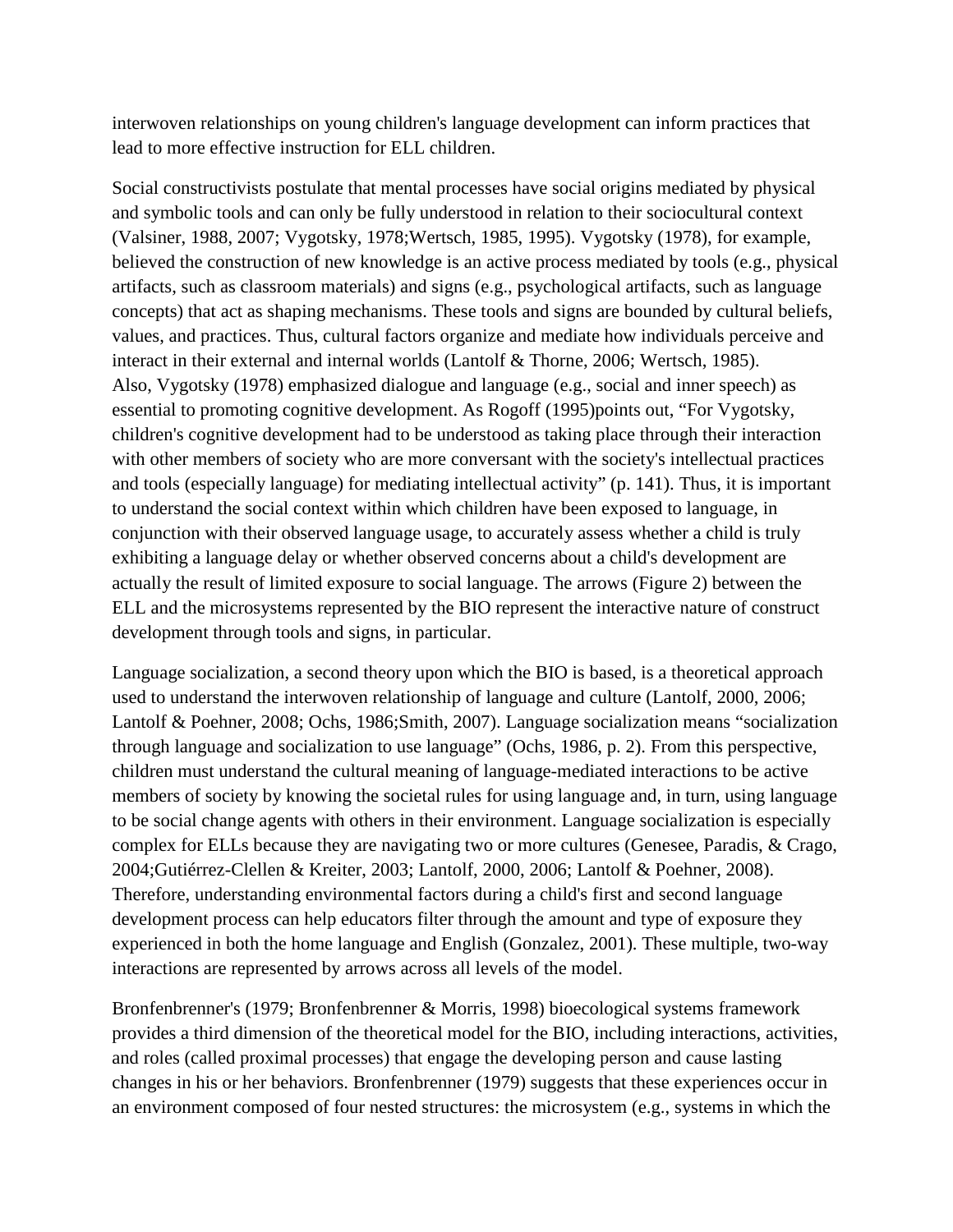child has direct interactions, such as the family or school, and represented by the small circles in Figure 2), the mesosystem (e.g., composite of all microsystems in which the child has direct interaction, represented by the dotted lines between microsystems), the exosystem (social settings that the child does not have direct contact with but indirectly influence the child's experiences, represented by the large circle surrounding the microsystems in Figure 2, e.g., teacher's training to work with ELLs), and the macrosystem (the broader cultural context represented by the outermost circle, e.g., society's ideological stance on bilingual education).

Taken together, these three theories provide the basis for the BIO—the specific aspects of language that are assessed to provide an indication of the signs and tools used by the child (social constructivist theory), the information collected on language-related experiences a child has been exposed to (language socialization), and information collected on the contexts within which a child lives (bioecological framework). For prekindergarten ELLs, knowing the type of language, the frequency with which each language is used, and the conditions or context of the environment across all of these systems can provide a clearer picture of the child's language strengths and needs.

## **Empirical evidence**

The BIO is designed to collect data on three areas related to children's language development: their exposure to language (Spanish and English), their language development history, and their current language usage. Empirical research suggests that information related to each of these areas is important to understanding a child's learning and language development (Castilla, Restrepo, & Perez-Leroux, 2009; Hammer, Lawrence, & Miccio, 2007;Peña, Gillam, Bedore, & Bohman, 2011). This section summarizes the empirical evidence that provides the rationale for areas examined on the BIO.

Cognitive processes are arbitrated by the way language is used in social activities in current or culturally inherited contexts (Lantolf, 2000, 2006). For example, studies have demonstrated strong correlations between family history and oral language development, as well as later literacy performance, for ELLs. Pease-Alvarez (1993) found a close association between the immigration history of parents of 55 3rd-graders and home language development. More specifically, variables related to home environment, such as socioeconomic status (SES), type and timing of language input, and literacy skills of caregivers, are all variables related to children's language development (Gathercole & Thomas, 2006; Hammer et al., 2007). Researchers also found correlations between parent reports of children's English vocabulary and the amount of English and Spanish used at home, as well as a relationship between the home language (Spanish) and English by culture and socioeconomic variables (Pease-Alvarez, 1993;Umbel & Oller, 1994). The interactions within the home and social contexts result in cultural literacy, a dynamic compound of "funds of knowledge" acquired through everyday living and learning experiences (Clark & Flores, 2007;Moll, Amanti, Neff, & Gonzalez, 1992).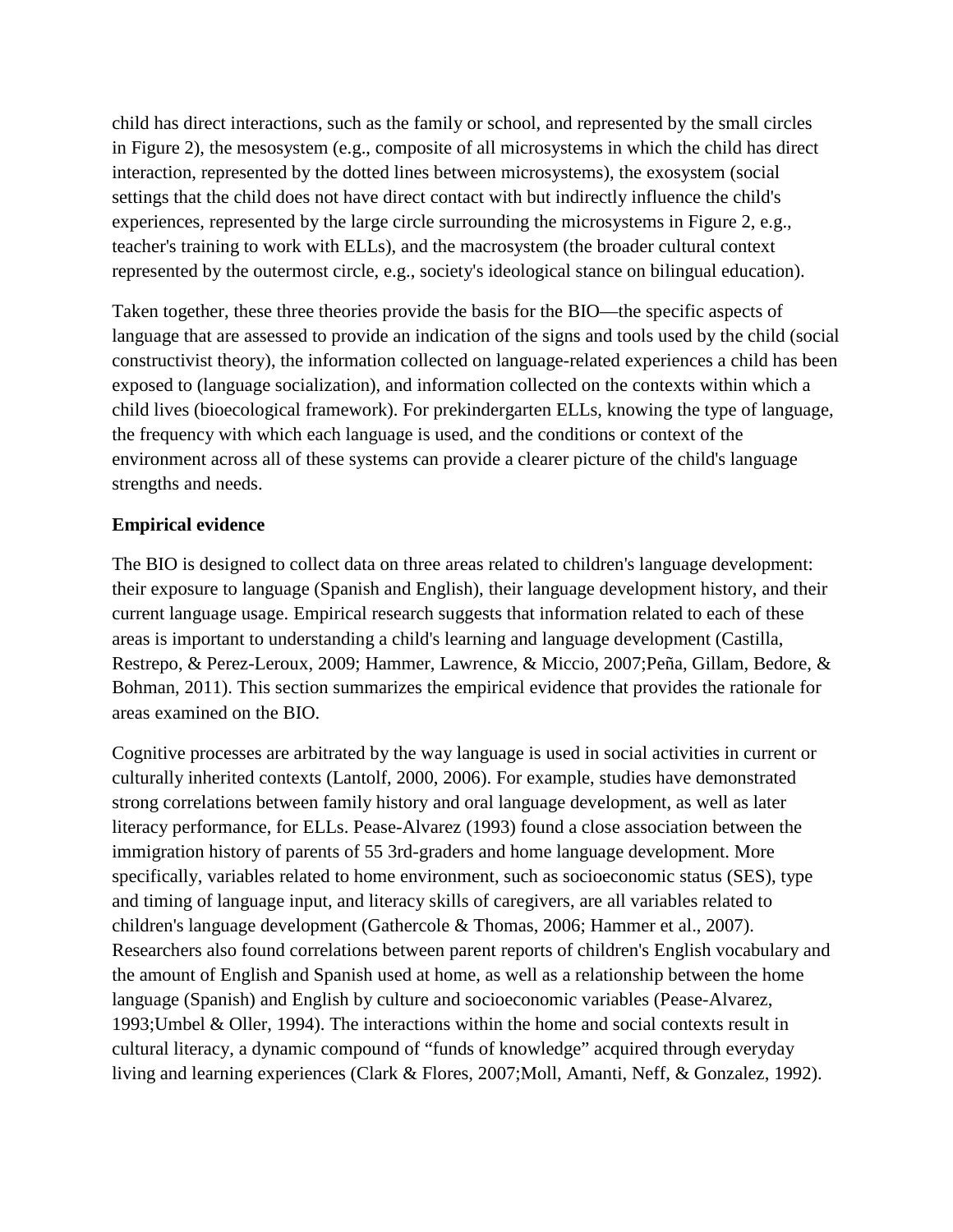Thus, data on contextual factors related to language exposure in Spanish and English may contribute valuable information during the screening and referral process.

Tapping into ELL children's language development history is also important. Research shows that strategies used by preschool ELLs to learn a second language occur in the same relative order as first-language acquisition, although there are variations in rates and time (Fenson et al., 1993; Genesee, Lindholm-Leary, Saunders, & Christian, 2006;Hammer et al., 2007). If a child's history of first-language acquisition is known, it can help teachers understand how the child's second-language development may take place and whether the development of the first language was typical or atypical. Moreover, research findings indicate that the amount and timing of exposure to English relative to school entry is important to understand the language development and current language usage of bilingual children, as they will present receptive vocabulary and language comprehensive abilities significantly higher in the language they have used prior to school (Butler & Hakuta, 2004; Genesee et al., 2004; Hammer et al., 2007;Oller & Eilers, 2002). The BIO, therefore, collects information on children's early language milestones (preverbal and verbal) in the child's first and second language.

The BIO also collects data on children's current language usage, by asking parents to report the relative number of words the child uses in Spanish and English, which language the child uses more often, whether the child's speech is easily understood in Spanish and English, and so on. Children entering preschool who are ELLs may not yet have important language mediation skills in English, causing confusion among professionals about their language and cognitive development, as well as other skills as demonstrated on measures used during the screening and referral process. For example, in their study on English speech acquisition by 33 typically developing preschoolers with monolingual English backgrounds compared to preschoolers with bilingual English-Spanish backgrounds,Gildersleeve-Neumann, Kester, Davis, and Peña (2008) found that language-specific error patterns could be typically occurring for bilingual development transfers to English as a second language. The authors caution specialists and speech professionals that these error patterns are not an indicator of speech disorders or delays but rather are typical patterns for bilingual language development. Therefore, it is important to collect information on the child's current language usage in Spanish and English.

Finally, the BIO is based on empirical evidence that parent reports are reliable and credible sources of information about children's language development (Dale, 1991; Dale, Bates, Reznick, & Morisset, 1989;Gutiérrez-Clellen & Kreiter, 2003; Thal, Jackson-Maldonado, & Acosta, 2000). For instance, the MacArthur Communicative Development Inventories (CDI) is a parent report assessment for infants' and toddlers' language (CDI Advisory Board, 2008). Dale et al. (1989), Dale (1991), and Thal et al. (2000) found significant correlations between vocabulary scores on the CDI and other measures of children's vocabulary. Similarly, in a study of 57 bilingual 2nd-graders and their families, Gutiérrez-Clellen and Kreiter (2003) found moderate correlations between parent and teacher ratings of language usage and proficiency with grammatical performance in English and Spanish. The high correlations (.75) between parents'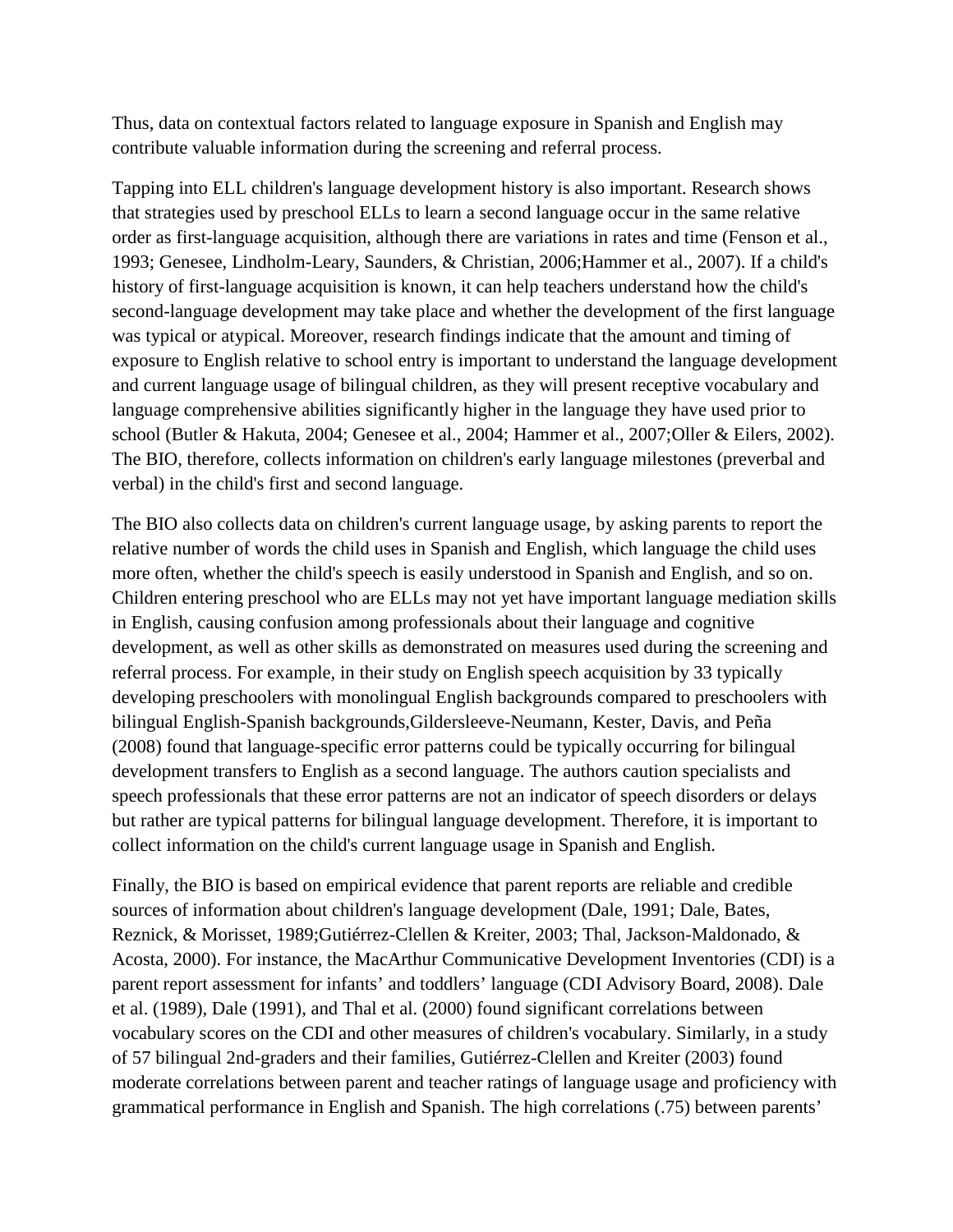ratings and the use of and grammatical performance of the children's Spanish were of particular note. In sum, the BIO is a theoretically and empirically sound approach to collecting data on ELLs' language.

# **DEVELOPMENT OF THE BIO**

Each of the four phases completed as part of the BIO development process is described below and depicted in Figure 1. The four phases are (1) literature review, (2) focus group study, (3) pilot study, and (4) expert face validity review.

## **Phase 1: Literature Review**

The first step in the development process was to conduct an in-depth literature review to identify evidence-based constructs for the BIO. The process for identifying the constructs, adapted from a methodology developed by Trivette and Dunst (2007), included developing a set of criteria used to identify the key features of the constructs, examining theoretical and empirical literature, and comparing results to identify key constructs. Three constructs emerged from this process that formed the main sections of the BIO: (1) ELL children's language exposure in the home and community environments, (2) their language development history, and (3) their current language usage.

Once the three constructs that formed the basis for each section of the BIO were identified, an extensive literature search was conducted to identify key concepts within each of the three constructs. Literature in databases, the worldwide web, key journals and books, reference lists, and other documents were reviewed. Criteria (e.g., target audiences of studies, age range of children included in studies, methodologies, etc.) for inclusion of a study in the literature used to develop the concepts were established and detailed records of search activities were kept. The information about the studies located through this literature search process was entered into a matrix by construct area. For each of the three construct areas, literature was listed on the matrix that provided theoretical and empirical support of the constructs as well as key topics within each construct. This evidence was further divided into intrinsic (e.g., mental processes have social origins and must be understood across multiple dimensions of society) and extrinsic (e.g., the impact of children's family and community context on first and second language development) categories to ensure that the theoretical and empirical connections were maintained throughout the development process. Last, this evidence was operationalized by developing individual items to create the first draft of the BIO.

## **Spanish translation**

After the draft of BIO items and instructions was completed in English, a Spanish translation was developed using the consensus method (Geisinger, 1994). The lead translator holds a doctorate degree in Romance languages and is a full-time lecturer who has translated numerous publications in early childhood education. The consensus method is a multistep process in which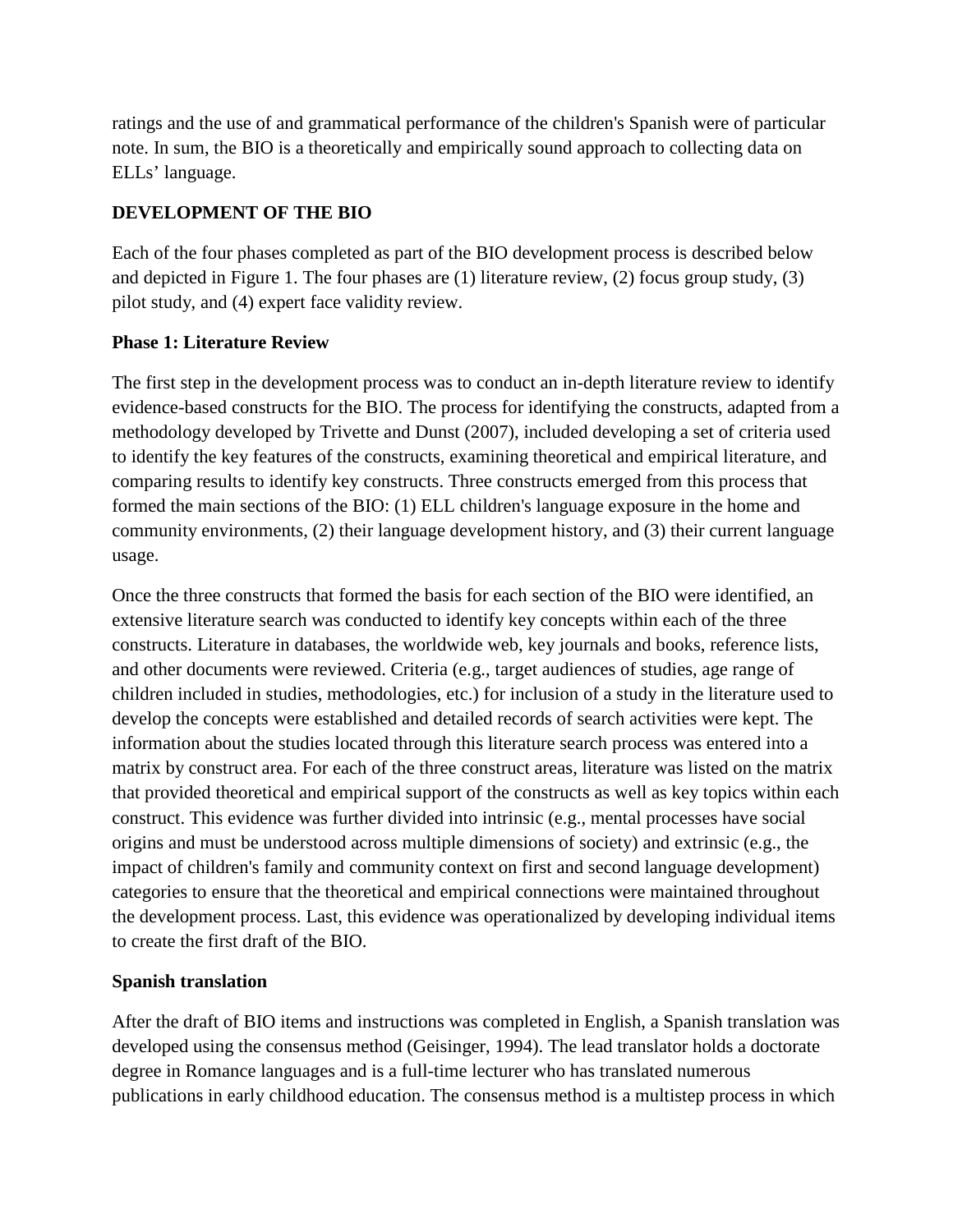the lead translator completes an initial translation of the document, in this case the BIO. Native speakers from three other Spanish speaking countries reviewed this initial translation. Differences among the reviewers and lead translator were examined, and a consensus was reached among the group to achieve the best possible translation/adaptation that maintains the fidelity of the items and is culturally appropriate. The result was a draft BIO questionnaire that included items in English and Spanish. Table 1 provides a summary of the main types of data collected on the BIO. Each section—language exposure, language development history, and current language usage—and the specific questions within each section were developed based on results from the literature review.

| <b>Section 1: Family Context</b> | <b>Section 2: Child's Language</b> | <b>Section 3: Child's Language</b> |
|----------------------------------|------------------------------------|------------------------------------|
| and Language Exposure            | <b>Development History</b>         | <b>Now</b>                         |
| <b>Child information</b>         | Language development               | Current language usage             |
|                                  | history                            |                                    |
| Demographics Length of stay      | Preverbal development (e.g.,       | Word usage in Spanish and          |
| in U.S. Languages spoken         | gesturing) Verbal language         | English Receptive language in      |
|                                  | development in Spanish and         | Spanish and English (e.g.,         |
|                                  | English (e.g., cooing,             | follows multistep directions,      |
|                                  | syllables, early                   | points to objects) More            |
|                                  | words) Receptive language          | complex expressive language        |
|                                  | development for Spanish and        | in Spanish and English (e.g.,      |
|                                  | English (e.g., following           | use of pronouns, sentences,        |
|                                  | directions)                        | telling stories)                   |
| Family information               |                                    |                                    |
| Demographics                     |                                    |                                    |
| Home information                 |                                    |                                    |
| Adults and children residing in  |                                    |                                    |
| the household                    |                                    |                                    |
| Languages spoken by              |                                    |                                    |
| members residing in the          |                                    |                                    |
| household                        |                                    |                                    |
| Language exposure during         |                                    |                                    |
| home activities                  |                                    |                                    |
| Language exposure during         |                                    |                                    |
| activities outside the home      |                                    |                                    |

**Table 1.** Item Focus for Each of the BIO Sections

## **Phase 2: Focus Group**

The next step in the BIO development process was a focus group. The focus group was conducted to collect data on parent perspectives related to the first draft of the BIO.

## **Participants**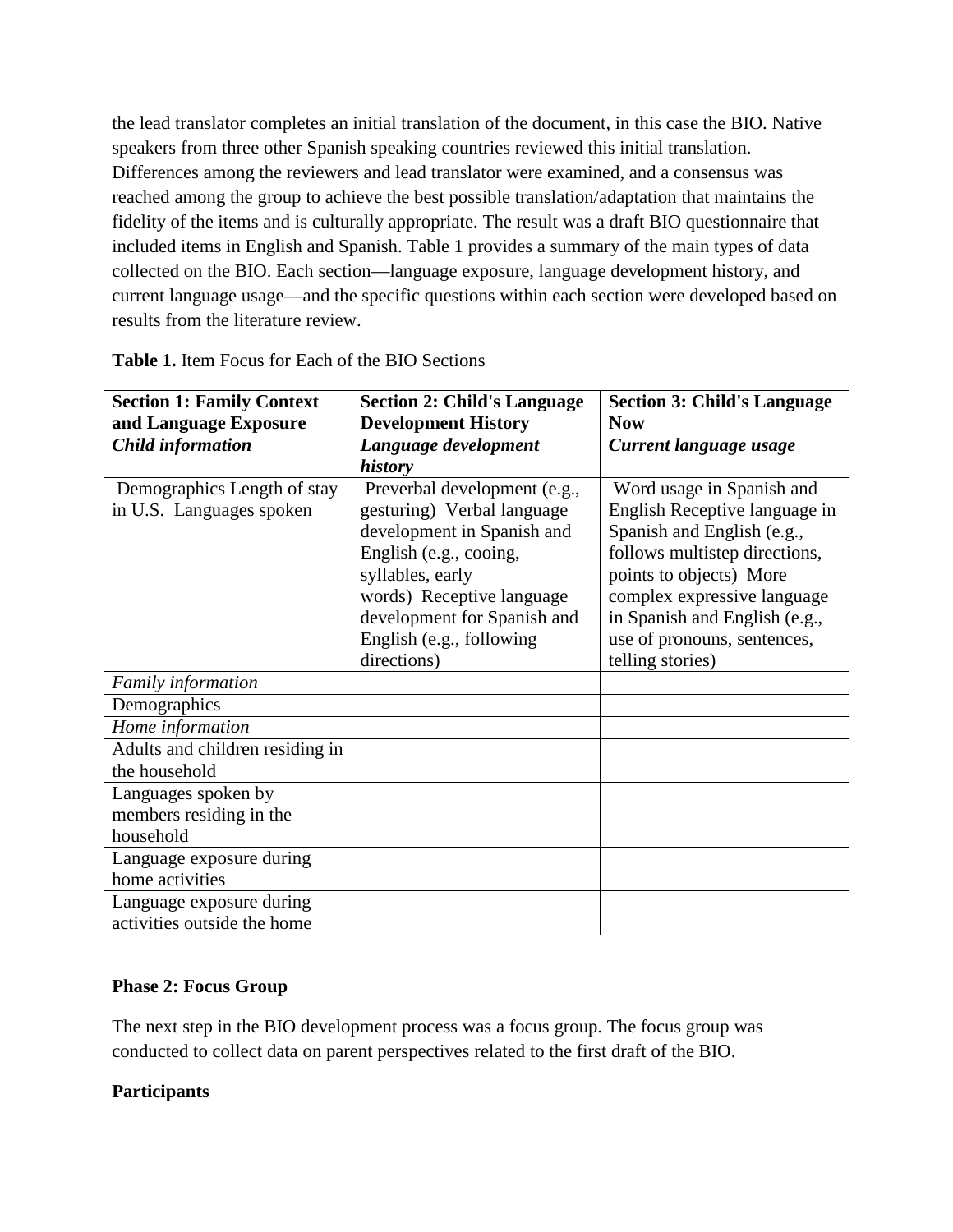Six Latino mothers participated in the focus group. Two were from Mexico and one was of Cuban heritage. Three mothers did not report their country of origin. Spanish was the first language of all participants. One mother was bilingual, and the others were Spanish speakers. The mothers reported that their annual family income ranged from less than \$10,000 to more than \$75,000, with the majority (three of the five who reported income) reporting family income at or below \$25,000. Each of the mothers had a preschool-age child (plus other children). When asked about the country of origin for their preschool-age child, all but one parent reported the birth country was the United States. One child was born in Mexico. The preschoolers of two participants were identified as having disabilities, including autism and speech/language delays.

# **Procedures**

The focus group was conducted by the authors, who are researchers with knowledge and expertise highly relevant to the BIO development process. One team member has extensive experience developing assessments for young children, expertise in dual language development as well as cross-cultural research, and early childhood special education. A second team member has extensive expertise in the area of child assessments and early childhood education, and the third team member's background is in special education, dual-language learning, and parent engagement. Also, the third member of the team is an ELL. The BIO research team was joined by a professional translator and a parent/community advocate from the Latino community, who assisted with the recruitment of participants.

The focus group was held in the evening, at a time convenient for participants. Informed consent was obtained from participants at the beginning of the focus group. A semistructured focus group protocol was used to collect parent feedback on three aspects of the BIO: (1) appropriateness and relevance of the items' content, (2) clarity of the items, and (3) format of the BIO questionnaire. Participants were provided a copy of the BIO and asked to review and comment on each section of the questionnaire. The interpreter translated questions regarding what participants thought about the wording of the questions, whether the content addressed in the questions was important/something that would be helpful for teachers, whether parents would be able to respond to the items, and whether the format of the questions would be easy for parents to complete. The interpreter translated parent responses and the one bilingual participant occasionally provided clarifications regarding the translations. Two additional members of the research team took extensive notes, and the session was audio recorded. At the conclusion of the session, participants received a small gift card as an incentive for their participation.

## **Data analyses**

The notes and audio recording of the focus group were reviewed and studied for issues and suggestions raised by participants. The three researchers who conducted the focus group each individually reviewed the data from the focus group and then met to cross validate the analyses of participants' comments, and to discuss the extent to which there appeared to be consensus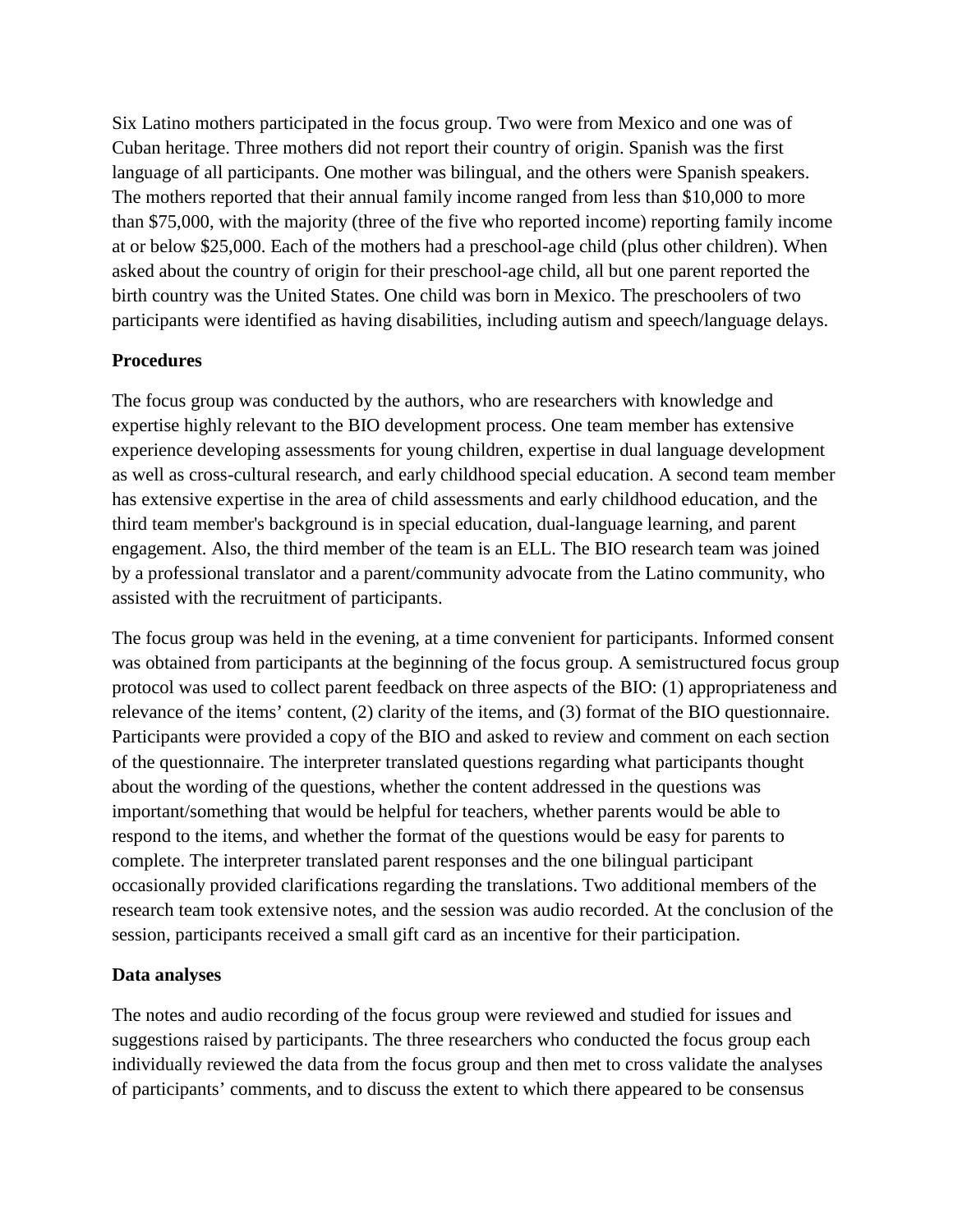among participants regarding the issues and suggestions that emerged during the meeting. Comments on the section and item content of the BIO were examined to determine participants' views about the validity of constructs. Participant comments on the format of the BIO were analyzed to determine possible revisions in the wording of questions and the format of the questionnaire. The research team reached consensus regarding the comments on each section and each item described in the results section below, and then used the results to make revisions to the BIO.

## **Results**

All focus group participants expressed support for a parent report tool that would give them an opportunity to provide teachers and school officials with specific information about their child's language development and usage in Spanish and English. They did, however, provide suggestions for improvements.

The participants were first asked to comment on the BIO format. Two different versions of the BIO were presented, one with Spanish printed on one side of each page and English on the other side, and another version that stated each item in Spanish followed by English. Participants unanimously indicated that the version with Spanish on one side and English on the other would be most appropriate since Spanish speaking communities in the United States are accustomed to this format.

Next, the participants were asked for feedback on the content of each item. The first group of items in Section 1 focused on information about the child's family context to understand the child's exposure to Spanish and English. The first set of items pertained to the country of origin and length of time in the United States for the preschool-age child, the child's mother, and the child's father, and their Spanish and English proficiency, age, and education level. The majority of participants felt it was important to understand both parents' language proficiency in Spanish and English, and one parent suggested that an item be added to ask what type of Spanish each parent spoke (e.g., Mexican Spanish, Colombian Spanish, etc.). The other parents agreed this would be a good addition to the BIO.

The next group of items in Section 1 focused on the number of children and adults in the home, the ages of siblings, languages spoken in the home during a variety of activities and the frequency with which their children were exposed to these activities, languages spoken to the child during a variety of activities outside the home, and how important it was to the parents for their child to speak Spanish, English, or both languages. Several participants suggested that this section should include questions about the language(s) spoken by each sibling, and the other parents agreed, pointing out that children often are exposed to English through their siblings. The majority of the participants felt that items requesting information about language usage and frequency for the list of in-home activities could be combined, and that the same modification would be helpful for the out-of-home activities. Also, one participant suggested adding "singing"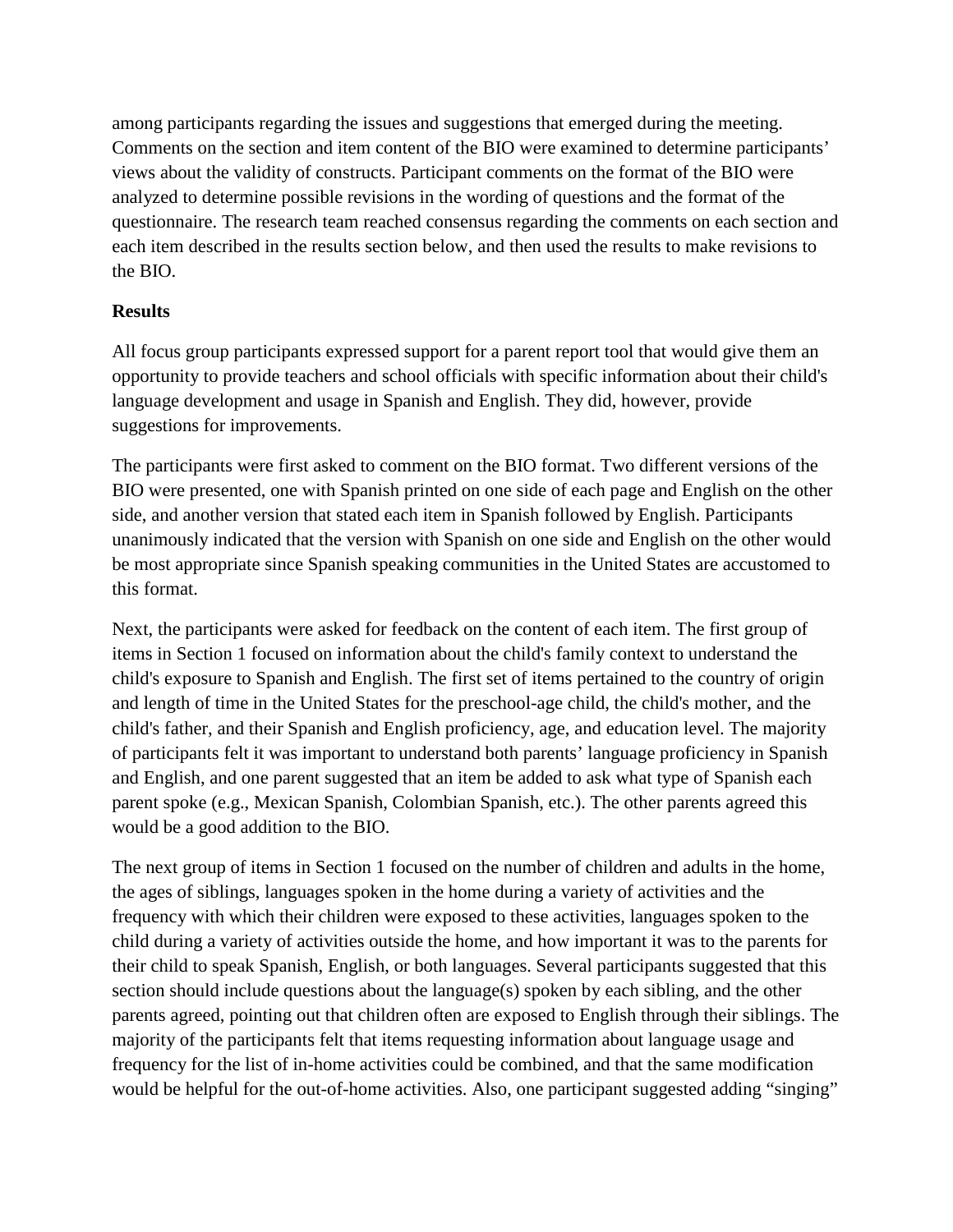to the list of in-home activities, and others suggested "park," "movies," and "zoo" be added to the out-of-home activities list.

Section 2 is concerned with the child's language history prior to age 4. The first group of questions pertains to preverbal behaviors, followed by a group of items for verbal language development, and a third group focused on the child's language interaction history. All participants felt the instructions for this section needed additional information to clearly distinguish it from the third section that collects information on the child's current language usage. For example, they suggested adding "before your child was 1 year old" to the description of this section. Participants also suggested adding ratings when possible, such as, "some, moderately, frequently," instead of fill-in-the-blank type of items. One participant suggested the words *for example* be added when examples were given in parentheses to help ensure the person completing the form would understand the child did not have to demonstrate that particular behavior. The remaining participants agreed that this would be a helpful revision. The parents also all agreed that additional examples should be added when possible. Last, one parent of a child with autism suggested adding response options such as, "If the child did not speak any words, write 'none,' and make a note on how your child communicated at age 1" to provide an option for parents of children who were nonverbal at the specified age.

Items in Section 3 relate to the child's current language usage. The participants all agreed with a suggestion to add "at age 4" to the instructions to help distinguish this section from the previous one. Other suggestions offered by individual participants and confirmed by the group included replacing some examples with terms they felt were more culturally appropriate, and adding an option to indicate which language(s) the child used during specific interactions.

In conclusion, all focus group participants felt the BIO could help teachers better understand their children's Spanish and English language development. Suggestions for improving the BIO included wording changes, additional items, and more specific instructions. All of the suggested improvements were incorporated into the next iteration of the BIO for the pilot study.

# **Phase 3: Pilot Test**

A pilot test was conducted to evaluate the administration procedures, collect data to examine the extent to which respondents from the target group appear to be able to answer the questions accurately and completely, and to evaluate the validity of the instrument from the perspective of members of the target group. Two types of data from the pilot test were used to evaluate the questionnaire—parent responses to a feedback form about the BIO and parent responses on the BIO form itself. The methodology and results from this phase of the BIO project are described below.

## **Participants**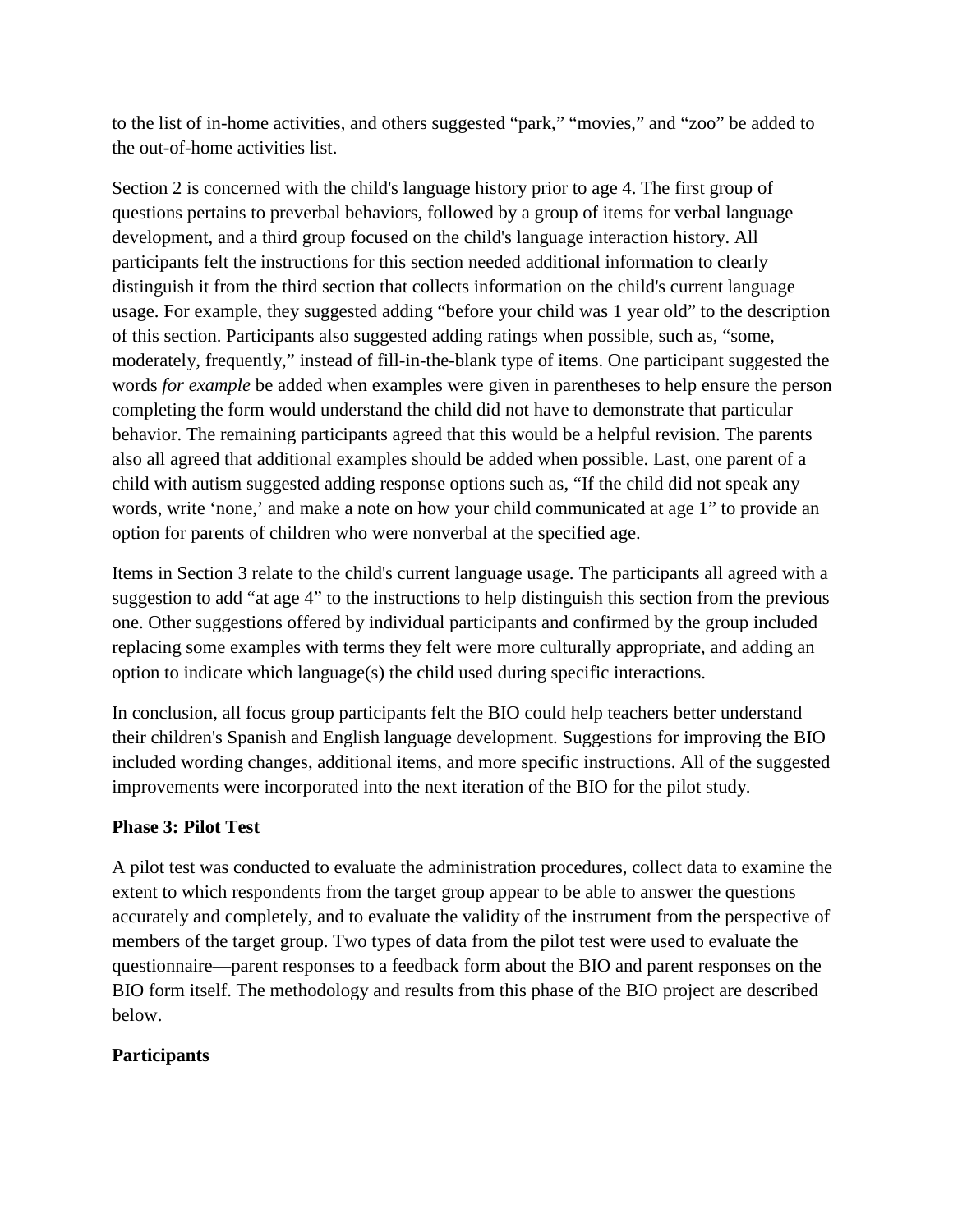A group of 23 Latino mothers and one father participated in the pilot test for the BIO. Twelve lived in a small rural town and 12 were from a medium-sized city in the Southeast. The majority of the participants (18) were between age 25 and 44, with 12.5% slightly younger (20–24) and 12.5% older (45+). Most participants (66.7%) indicated that they had completed high school, whereas some (16.7%) indicated their highest level of education was primary school, and the remaining participants (16.7%) reported they had completed at least some college. Most participants (79.2%) were born in Mexico. The others indicated they were born in the United States (12.5%), Nicaragua (4.2%), and El Salvador (4.2%). All of the participants reported that they spoke Spanish. Nearly 20% reported speaking no English, 50% indicated they spoke some English, 8.3% reported speaking English pretty well, and 26.0% indicated they were fluent in English. Each participant was the parent of a minimum of one preschool-age child, 13 of whom were boys and 11 of whom were girls. One half of the parents reported that their preschool-age child spoke only Spanish, and one half reported that the child spoke Spanish and English. Almost all (95.7%) of the preschool-age children were born in the United States. One was born in Mexico.

### **Procedures**

Two individuals from the local areas of the pilot study assisted the research team with participant recruitment. In the rural site, the person who assisted with recruitment worked within a school system and recruited participants whose children were enrolled in local prekindergarten and Head Start programs. In the urban site, a parent/community advocate assisted with the recruitment. The parent/community advocate described this opportunity to families at a number of community gathering places (e.g., local churches, local meeting focus on Latino issues) and explained the overall purpose of the study. In addition, in both sites, written materials explaining the purpose of the BIO and the pilot study were provided to parents. Informed consent was obtained from participant volunteers who then independently completed the BIO and the feedback form. When participants returned the completed materials, they received a gift card as a small incentive for participation.

Because participants completed the BIO independently for the pilot study, a page was added to the beginning of the instrument that described the purpose of the BIO and a list of instructions for completing it. A feedback form composed of nine open-ended questions was added to the end of the BIO to obtain the participants' views about its format and content.

#### **Data analyses**

Descriptive statistics were calculated for all variables, including demographic characteristics, language exposure, language development, and current language usage items. The primary objective for these analyses was to check for distribution patterns among the responses and to assess the extent to which the response options provided on the questionnaire appeared to have captured parent responses adequately. Frequency counts were calculated for all quantitative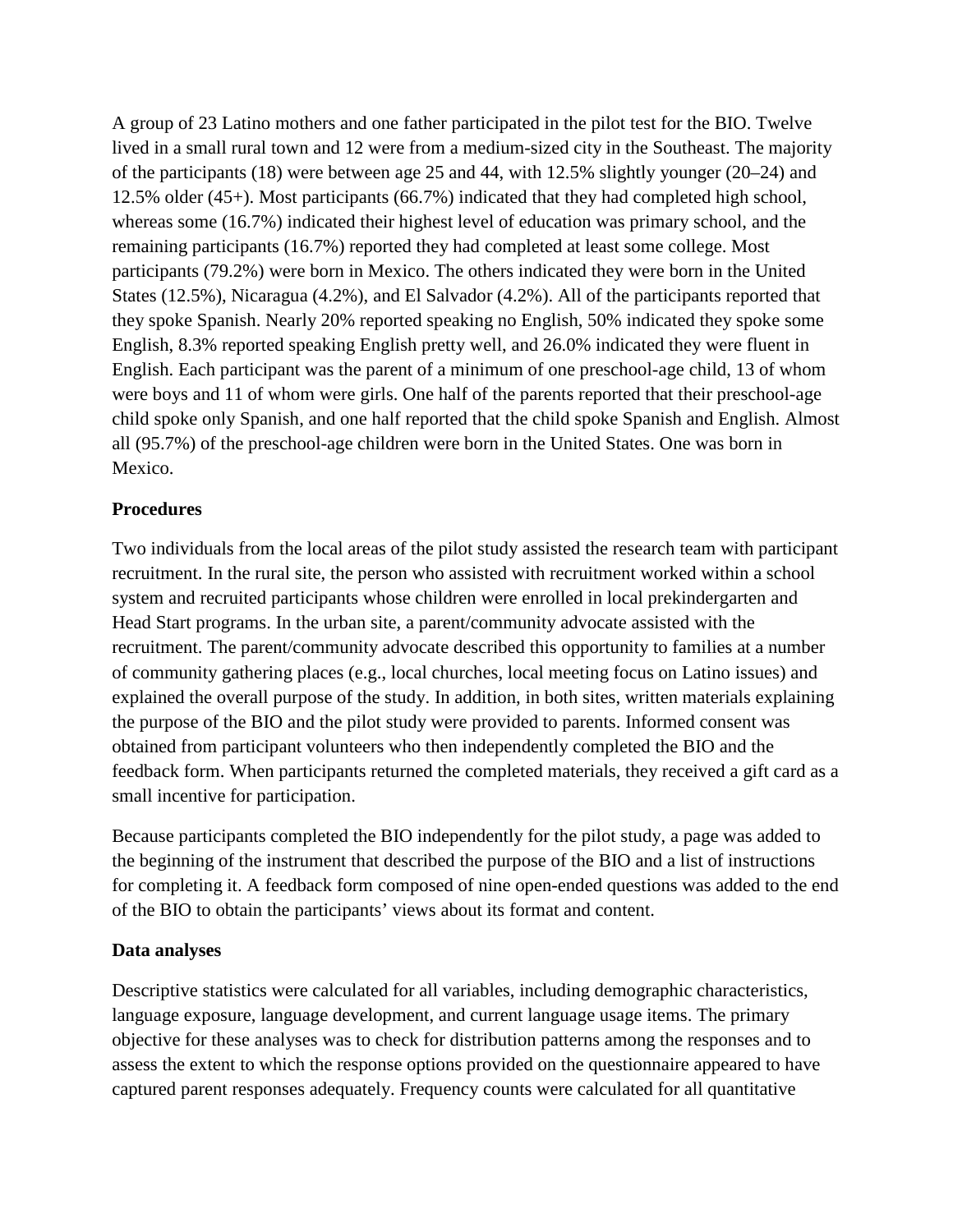items and qualitative responses. Qualitative responses were coded using key words or phrases that emerged from the data and reflected common themes across the data set. Items with missing data and with unusual response patterns were examined closely to check for problems. Participant responses to the feedback form about the BIO were also evaluated to see if parents reported challenges in completing the questionnaire or suggested changes to the instrument. Data collected using the feedback form were analyzed by calculating frequency counts to identify patterns in participants' responses regarding the content and the format of the BIO. Also, responses to the open-ended question were examined for commonalities and differences across the participants.

#### **Results**

On the feedback form, each of the parents indicated that she or he felt the instrument was valuable as a method for sharing information with teachers about his or her child's language development. Most parents (92%) reported that the questions were clearly written and the BIO was easy to complete. However, two parents stated that some questions needed to have more explicit/concrete examples to provide a better understanding of what the question is asking, and one parent felt questions about country of origin and length of stay in the United States might worry undocumented parents.

The parent responses on the BIO were reviewed carefully. Each completed questionnaire was examined for missing data, and for responses or comments that might indicate a question was not clearly understood. No problems of this nature were identified.

Descriptive analyses of parent responses were calculated to evaluate the types of responses parents provided when completing the BIO. Select results from the participant responses for each of the three sections are shown in Table 2 to illustrate the types of data collected in the pilot test. In Section 1, parents reported the amount of time in the United States, and their age, birth country, and language usage. Most families were two parent homes with two to three children. Approximately 17% of the respondents reported that more than two adults live in the home. The other adults reported living in the home were typically grandparents. All respondents reported at least two children in the home (the preschooler plus another child), and more than 60% of the families had at least three children. The majority of the other children in the home were bilingual (62.5%), indicating that the preschool child's siblings were more typically bilingual than the parents. When asked what language was spoken at home, 79.2% reported speaking Spanish only, 4.2% English only, 12.5% both Spanish and English, and 4.2% Spanglish. When asked the language used for a variety of activities, parents were evenly divided as to watching television in Spanish only or English and Spanish (41.7% each). However, twice as many parents reported that their child heard stories in the home in Spanish as in English or both languages. More parents reported that English was the primary language used when reading to the children (40.9%), although slightly less than one third of the respondents indicated that Spanish was the primary language used when reading to the child. When asked how much importance they placed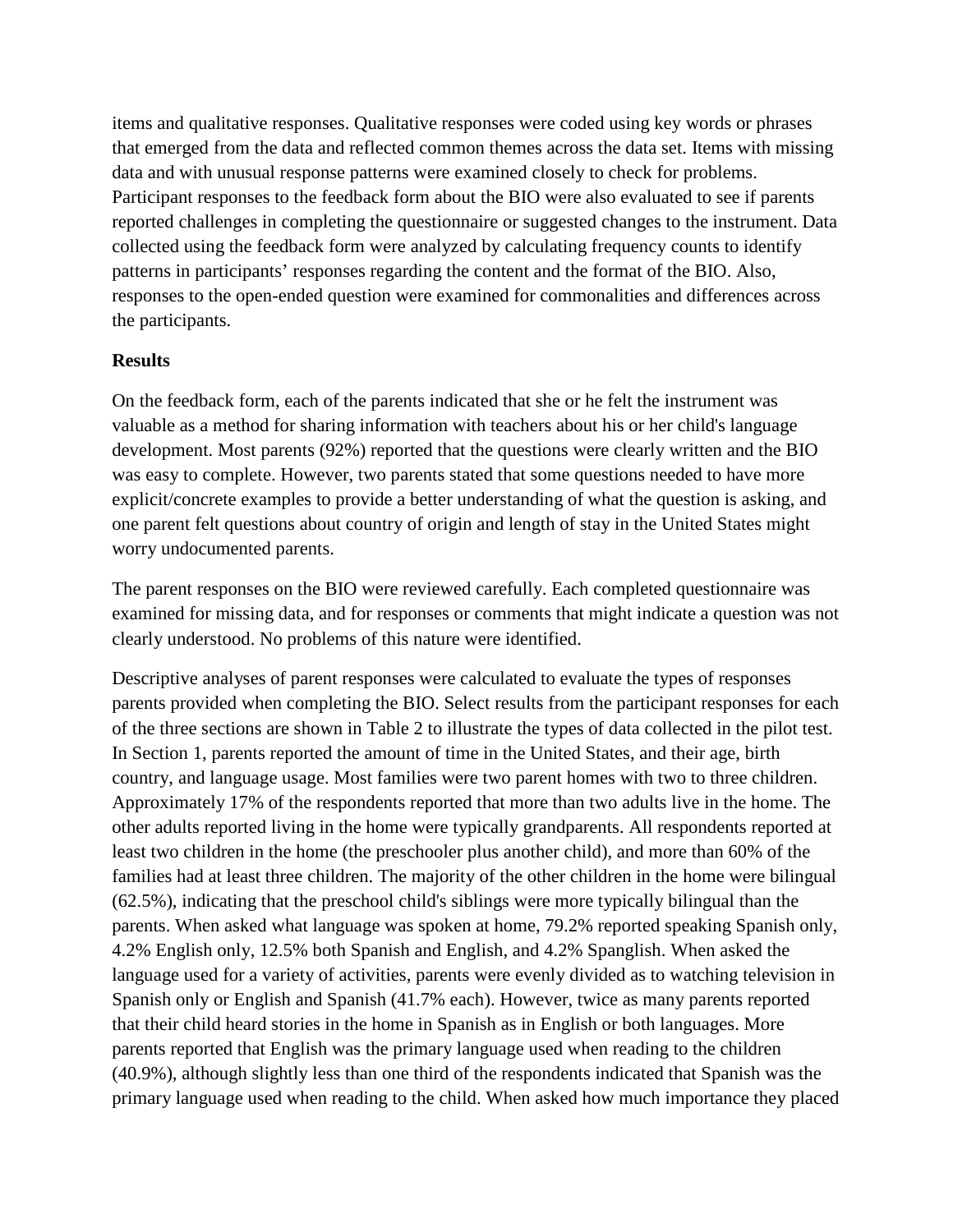on their child speaking Spanish and English, 81.8% reported it was very important that their child speak Spanish, and 100% indicated it was very important that their child speak English.

| <b>BIO Pilot Study - Examples of Results</b>       |                    |                |
|----------------------------------------------------|--------------------|----------------|
| <b>Section 1: Child's Family Context</b>           |                    |                |
| <b>Questions</b>                                   | <b>Responses</b>   | <b>Results</b> |
| Language spoken by other children in home $(n=23)$ | Spanish            | 29.2%          |
|                                                    | Both               | 62.5%          |
| Language used to watch TV $(n=24)$                 | Spanish            | 41.7%          |
|                                                    | English            | 16.7%          |
|                                                    | Both               | 41.7%          |
| How often $(n=21)$                                 | Every day          | 95.2%          |
|                                                    | $1-3$ times/week   | 4.8%           |
| Language used to tell stories $(n = 24)$           | Spanish            | 45.8%          |
|                                                    | English            | 29.2%          |
|                                                    | Both               | 25.0%          |
| How often $(n=21)$                                 | Every day          | 52.4%          |
|                                                    | $1-3$ times/week   | 47.6%          |
| Language used to read to child $(n=22)$            | Spanish            | 31.8%          |
|                                                    | English            | 40.9%          |
|                                                    | Both               | 27.3%          |
| How often $(n=22)$                                 | Every day          | 68.2%          |
|                                                    | $1-3$ times/week   | 22.7%          |
| Important to speak Spanish $(n=22)$                | Not important      | 4.5%           |
|                                                    | Somewhat important | 13.6%          |
|                                                    | Very important     | 81.8%          |
| Important to speak English $(n=22)$                | Not important      | $0.0\%$        |
|                                                    | Somewhat important | $0.0\%$        |
|                                                    | Very important     | 100.0%         |
|                                                    |                    |                |

**Table 2.** Examples of Pilot Study Results  $(N = 24)$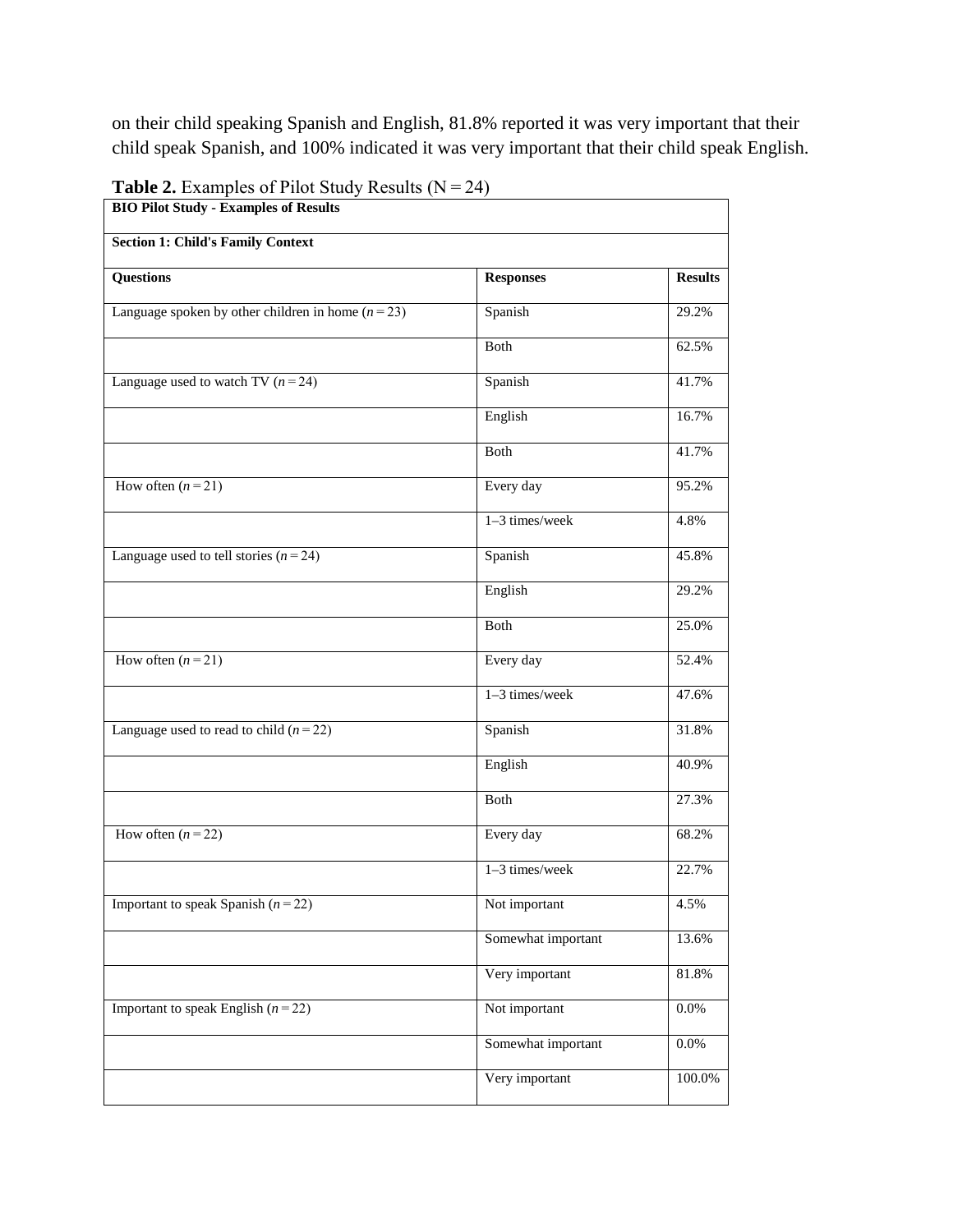| Section 2: Child's Language History                             |                                 |        |
|-----------------------------------------------------------------|---------------------------------|--------|
| Before age 1, gestures used to express wants and needs $(n=24)$ | During play                     | 100.0% |
|                                                                 | During routines                 | 100.0% |
|                                                                 | During interactions with others | 95.8%  |
| Age of first $(n=23)$ word                                      | $5-11$ months                   | 60.9%  |
|                                                                 | $12-18$ months                  | 34.8%  |
|                                                                 | 24 months                       | 4.3%   |
|                                                                 | 36 months                       | 4.3%   |
| Language of first word $(n=23)$                                 | Spanish                         | 95.7%  |
|                                                                 | English                         | 8.7%   |
| Language spoken at age 1 $(n=24)$                               | Spanish                         | 87%    |
|                                                                 | English                         | 12.5%  |
| Language spoken at age $3(n=24)$                                | Spanish                         | 66.7%  |
|                                                                 | English                         | 4.2%   |
|                                                                 | Both                            | 29.2%  |
| As infant/toddler, language used when playing alone $(n = 24)$  | Spanish                         | 78.2%  |
|                                                                 | English                         | 4.2%   |
|                                                                 | Both                            | 16.7%  |

# **Table 2.** (Continued)

| <b>BIO Pilot Study - Examples of Results</b><br><b>Section 2: Child's Language History</b> |              |       |
|--------------------------------------------------------------------------------------------|--------------|-------|
|                                                                                            |              |       |
| As infant/toddler, language used when playing with other children $(n = 24)$               | Spanish      | 66.7% |
|                                                                                            | English      | 12.5% |
|                                                                                            | <b>B</b> oth | 20.8% |
| As infant/toddler, language used when playing with adults $(n=24)$                         | Spanish      | 83.3% |
|                                                                                            | English      | 8.3%  |
|                                                                                            | <b>B</b> oth | 8.3%  |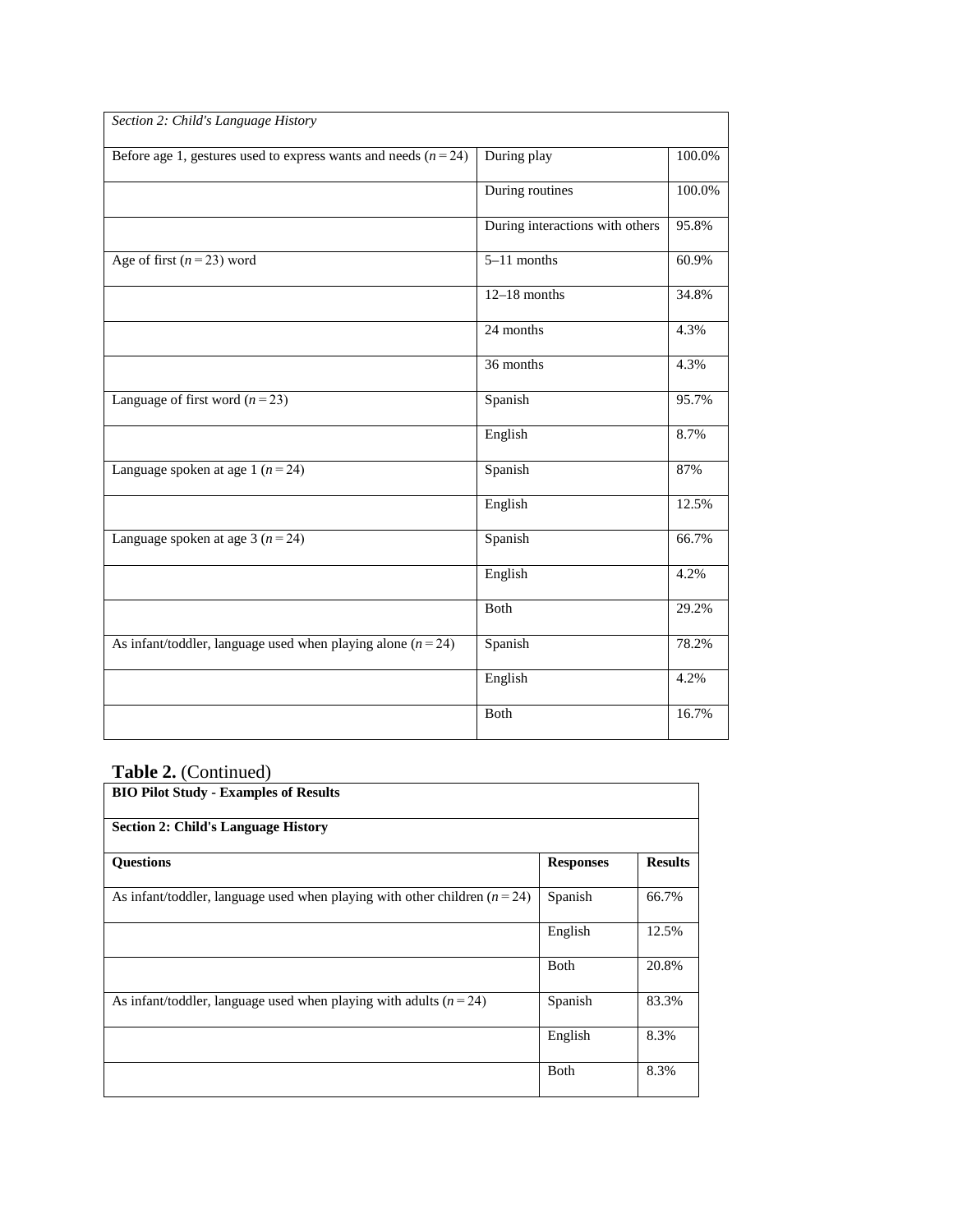| As infant/toddler, language used in routine activities $(n=23)$      | Spanish        | 73.9%     |
|----------------------------------------------------------------------|----------------|-----------|
|                                                                      | English        | 0.0%      |
|                                                                      | Both           | 26.1%     |
| Section 3: Child's Language Now                                      |                |           |
| Current number words spoken in Spanish $(n = 24)$                    | A few          | 8.3%      |
|                                                                      | About average  | 20.8%     |
|                                                                      | A lot          | 70.8%     |
| Current number words spoken in English $(n = 24)$                    | A few          | 45.8%     |
|                                                                      | About average  | 25.0%     |
|                                                                      | A lot          | 29.2%     |
| Number of words used when talking with other children $(n = 24)$     | A few          | 12.5%     |
|                                                                      | About average  | 29.2%     |
|                                                                      | A lot          | 58.3%     |
| Number of words used when talking with brothers/sisters ( $n = 23$ ) | A few          | 21.7%     |
|                                                                      | About average  | 8.7%      |
|                                                                      | A lot          | 75.0%     |
| Child points to object when asked in Spanish $(n=22)$                | Yes            | 100.0%    |
| Child points to object when asked in English ( $n = 20$ )            | Yes            | 90.0%     |
|                                                                      | N <sub>o</sub> | 5.0%      |
|                                                                      | Sometimes      | 5.0%      |
| Child follows directions in Spanish $(n = 23)$                       | Yes            | 100.0%    |
|                                                                      | $\rm No$       | 0.0%      |
| Child follows directions in English $(n = 17)$                       | Yes            | 76.5%     |
|                                                                      | $\rm No$       | 17.6%     |
| Child answers questions in Spanish $(n = 24)$                        | Yes            | $100.0\%$ |
|                                                                      | $\rm No$       | $0.0\%$   |
| Child answers questions in English $(n = 15)$                        | Yes            | 75.0%     |
|                                                                      | $\rm No$       | 18.8%     |
|                                                                      |                |           |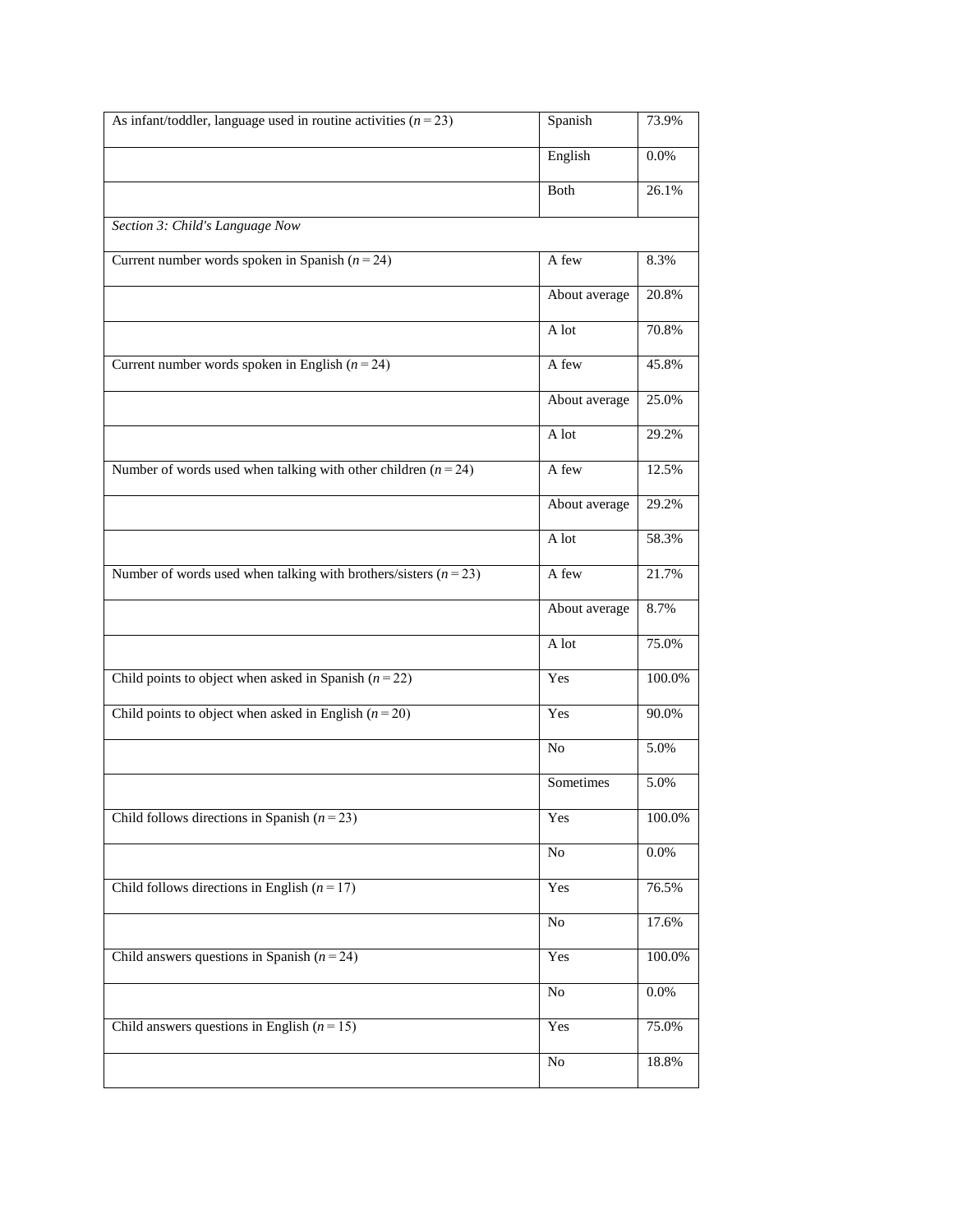| Uses complete sentences in Spanish $(n=23)$       | Yes            | 78.3% |
|---------------------------------------------------|----------------|-------|
|                                                   | N <sub>0</sub> | 21.7% |
| Uses complete sentences in English $(n = 16)$     | Yes            | 37.5% |
|                                                   | N <sub>0</sub> | 62.5% |
| Understand child's speech in Spanish $(n = 23)$   | Yes            | 91.3% |
|                                                   | A little       | 4.3%  |
|                                                   | Mostly         | 4.3%  |
| Understand child's speech in English ( $n = 16$ ) | Yes            | 50.0% |
|                                                   | $\rm No$       | 43.8% |
|                                                   | Mostly         | 6.3%  |

Section 2 items pertained to the child's language development prior to age 4. Each of the parents reported their child used gestures in a variety of activities. There was a wider distribution of the amount of babbling and cooing parents reported. Although the majority of parents (60.9%) indicated that their child spoke his/her first word by 11 months, and another 34.8% indicated their child spoke the first word by 18 months, one parent reported his or her child did not speak until 24 months and another not until 36 months—far older than typical. Nearly all (95.7%) parents reported their child spoke his/her first word in Spanish. Eighty-seven percent of the parents reported their child used Spanish as the primary language as an infant and toddler. However, when parents reported on their child at age 3, this figure dropped to 66.7%. When asked if their child spoke Spanish, English, or both languages in a variety of situations as an infant and toddler (e.g., when playing alone, with children, with adults), Spanish was the language typically used, although the percentage of parents who reported that their child used Spanish varied across the activities.

In Section 3, parents were asked about their child's current language usage. Most parents (70.8%) reported that their child currently spoke a lot of Spanish. However, more than one half (54.2%) also indicated their child spoke English an average amount or a lot. When asked the amount of words used in a variety of situations, respondents indicated that their child spoke the most words with siblings. When asked about receptive language skills (e.g., point to objects when asked in Spanish or English), all of the parents reported that their child could respond in Spanish, and most indicated that their child responds in English, although the reported use of English for more complex requests (e.g., answering questions) was lower. There was a particularly large difference in the parent reports of their child's usage of the two languages for complete sentences, with 78.3% indicating that their child uses complete sentence in Spanish but only 37.5% reporting that their child uses complete sentences in English.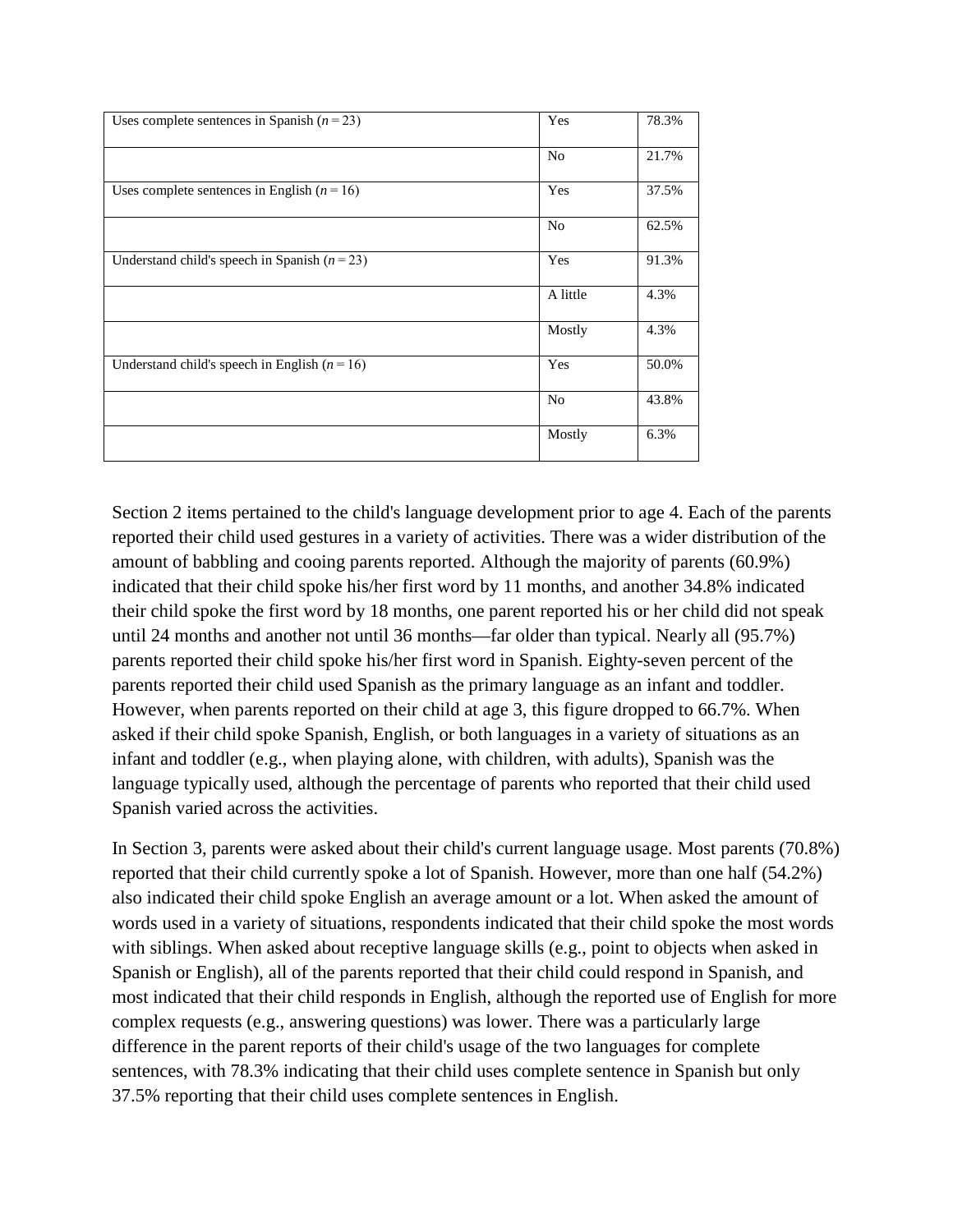In summary, the results of the pilot study demonstrated that parents of Latino heritage found the BIO to be easy to complete and felt it was a useful tool for sharing information about their child's language history and usage in Spanish and English. Also, as a whole, the results of the BIOs completed by the 24 parents appeared to reflect patterns of information that could inform referral decisions and instructional practices.

### **Phase 4: Face Validity Review**

The next step in the development process was to revise the BIO based on the pilot study results and submit the next revision to three national experts for a face validity review. The methods and results from the review process are described in this section.

### **Participants**

Each of the three experts who reviewed the questionnaire was bilingual in Spanish and English and had expertise in the areas of second-language development and early childhood education. One reviewer was a nationally known expert in the area of speech and language pathology whose research addresses cultural and environmental influences on young children's language and literacy development, with an emphasis on bilingual populations. She also has developed a test that can be used to assess the phonological development of Spanish-English bilinguals. A second reviewer was a well-known researcher whose recent work focused on effective curriculum and assessment practices for young children from low-income families who are dual-language learners. She has served on numerous national task forces and committees that have addressed early childhood education and the needs of dual language learners. The third reviewer was an expert on the language acquisition of bilingual learners with typical and atypical development across cognitive and linguistic domains. She has also developed clinical assessment and intervention protocols for dual language learners. Together, the reviewers had considerable knowledge and expertise to draw upon when reviewing the BIO.

#### **Review protocol**

Face validity provides an initial impression of whether an instrument appears to measure the intended constructs in an acceptable manner and addresses issues such as appropriateness of content, sequence of items, overall format, and other features. To this end, the reviewers were asked to complete two forms to provide feedback on the BIO. One was an Excel spreadsheet with a list of each individual item number from the questionnaire. A summary of issues identified during the pilot study was also provided to the reviewers so they could consider the specific issues identified through the pilot study as they completed their review. Potential problems with individual items were described and reviewers were asked to comment on whether to make additional changes to the BIO, as well as their recommendations for how best to improve the tool. Specifically, reviewers were asked to respond to the following questions about each item: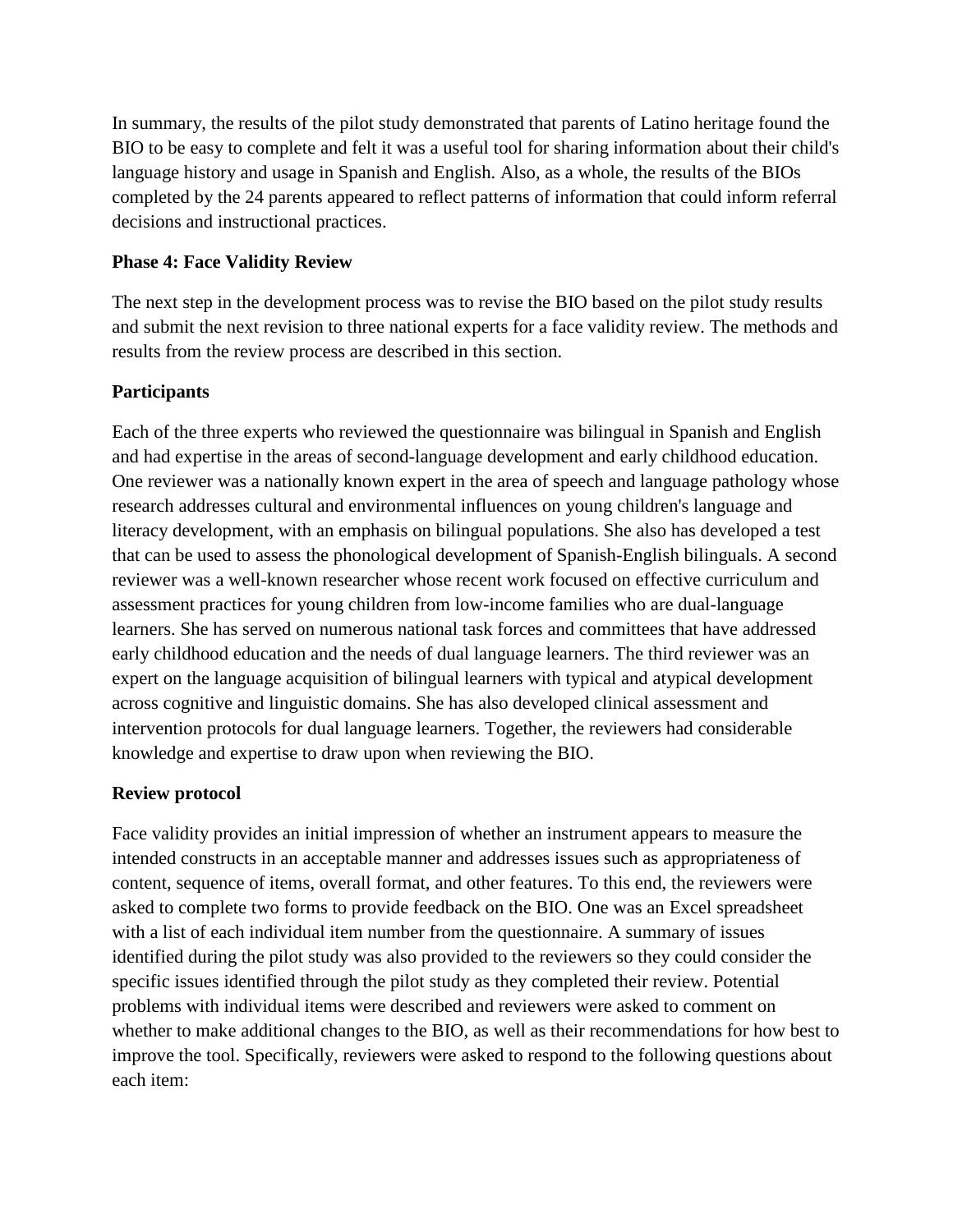- 1. Is the item appropriate for a family report tool? If not, please explain why and make suggestions for making the item more appropriate.
- 2. Is the item clearly written? If not, please note any changes.
- 3. Do you feel the item on the English and Spanish versions convey the same information? If not, please suggest rewording in Spanish, English, or both languages that would have comparable meaning.
- 4. Is the subscale assignment appropriate? If not, please suggest changes to make it more appropriate?
- 5. Is the formatting clear and easy to follow? If not, please suggest changes.

The second form, the Reviewer Feedback Form, asked each reviewer to comment on the construct validity of the questionnaire as a whole (the extent to which the questionnaire collects information on important aspects of language development for children whose home language is Spanish), and whether there are additional constructs that should be addressed on the questionnaire. They were also asked for their ideas about the uses of the BIO and whether they would recommend converting it into a normed screening instrument.

## **Procedures**

The research team identified potential reviewers based on their previous research in the area of second language development for very young children and held a conference call with each individual to explain the purpose of the BIO and the review process. Each of the three individuals originally selected as reviewers agreed to participate. A copy of the revised family BIO questionnaire, the Excel spreadsheet for feedback on individual items, and the Reviewer Feedback Form were e-mailed to each reviewer, along with a letter explaining the review process. Reviewers returned the review materials approximately five weeks later via e-mail. Each reviewer received a small stipend for participating.

## **Data analyses**

The research team carefully studied the reviewers' responses to the review forms to look for convergent and divergent feedback. Reviewer comments for each individual item were compared to determine if the reviewers had similar responses regarding the appropriateness and wording/format of the item. Reviewers' responses to the questions on the Reviewer Feedback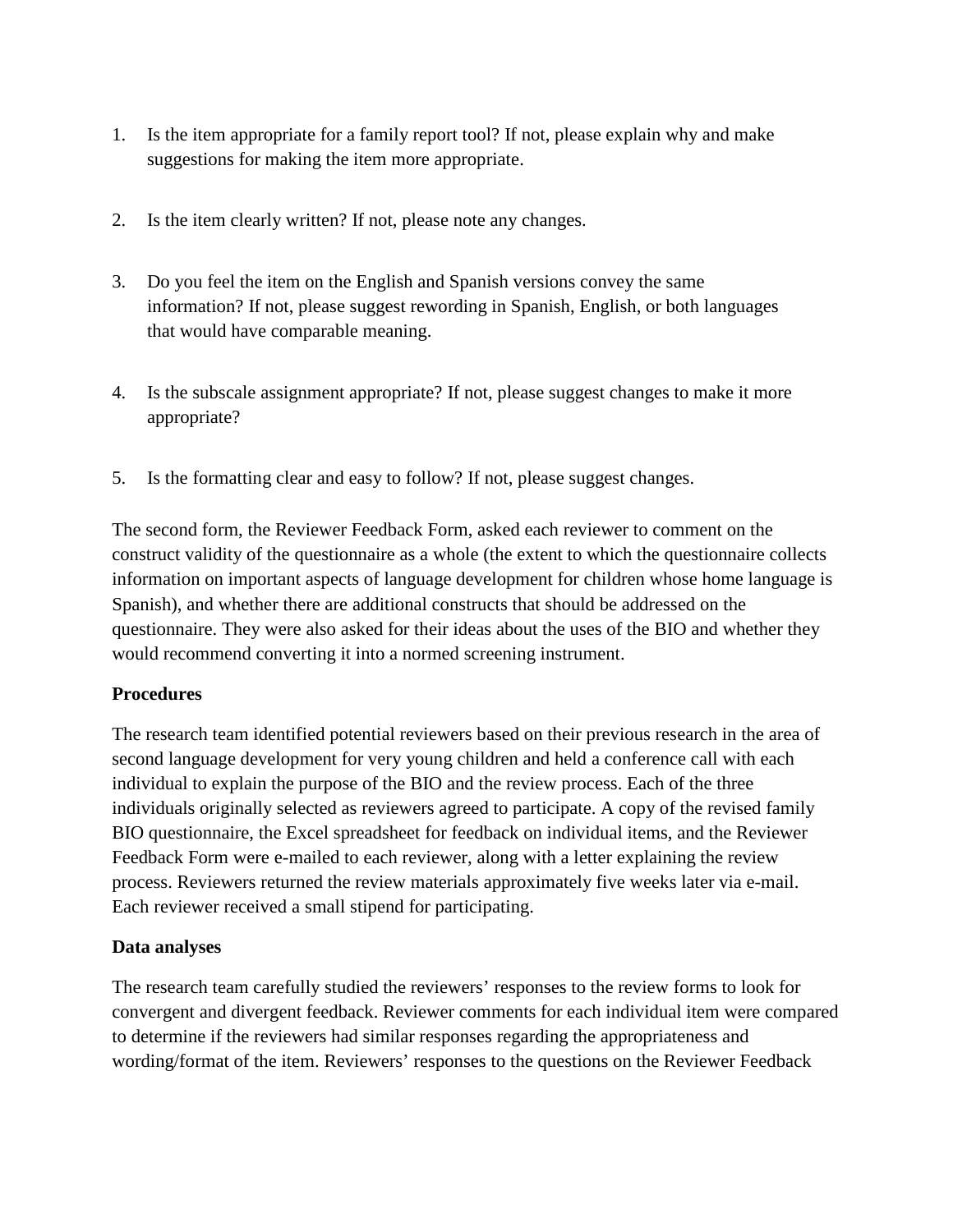Form were also compared. The research team looked for common themes across the responses, with particular emphasis on suggestions for improving the instrument.

## **Results**

In general, all three reviewers felt the BIO would help teachers and other professionals learn about the language abilities of the children in Spanish and English. One reviewer pointed out that research has shown "parents and teachers are reliable informants when their reports are correlated to the child's language performance. Evidence of parent and/or teacher concern has been found to have good sensitivity to differentiate typical and atypical language development in preschool." The reviewers, therefore, affirmed that parent reports in general, and the BIO specifically, are a valid means of collecting data related to ELL children's language development.

All three reviewers voiced several overall concerns with the BIO and provided suggestions for improving the instrument. First, one reviewer suggested separating the demographic information from the language development history/language usage sections so the information was gathered in a two-step process. A second concern was related to how the BIO would be completed: independently by parents or through an interview with a professional. This reviewer was also concerned about the length of the instrument. By contrast, another reviewer suggested adding more questions about children's experiences with the two languages as well as their current abilities in both languages. This reviewer felt that children's abilities in Spanish would likely be higher than their English abilities so there might be a need for more advanced language items in Spanish. Finally, all three reviewers felt teachers would need specific training on language development of bilingual children, how to interpret the BIO results, and how the children's knowledge of their home language could help them learn English.

The reviewers were asked whether they felt the original purpose of the BIO as a supplement to typical preschool screening processes was appropriate and if the tool should be normed or remain a questionnaire. There was consensus that the BIO would be most effective when used in conjunction with developmental screening tools during the preschool screening process. Reviewers felt norming the BIO would require significantly more research and affirmed that the current questionnaire format would make a valuable contribution to the screening process. They did, however, have several suggestions for improvements to each section of the BIO.

# **Language exposure (Section 1)**

All three reviewers suggested a number of changes to make the demographic items clearer. For example, one suggestion was to change the wording of the item asking for the birth country of the child and parents. This reviewer suggested asking if the person was born in the United States with the option of checking "yes" or "no," followed by a question that asked how long the person had been in the United States if s/he was not born in the United States. In the version provided to the reviewers, the term *legal guardian* was included after mother and after father in all items pertaining to the child's parents. Two reviewers suggested deleting the term *legal*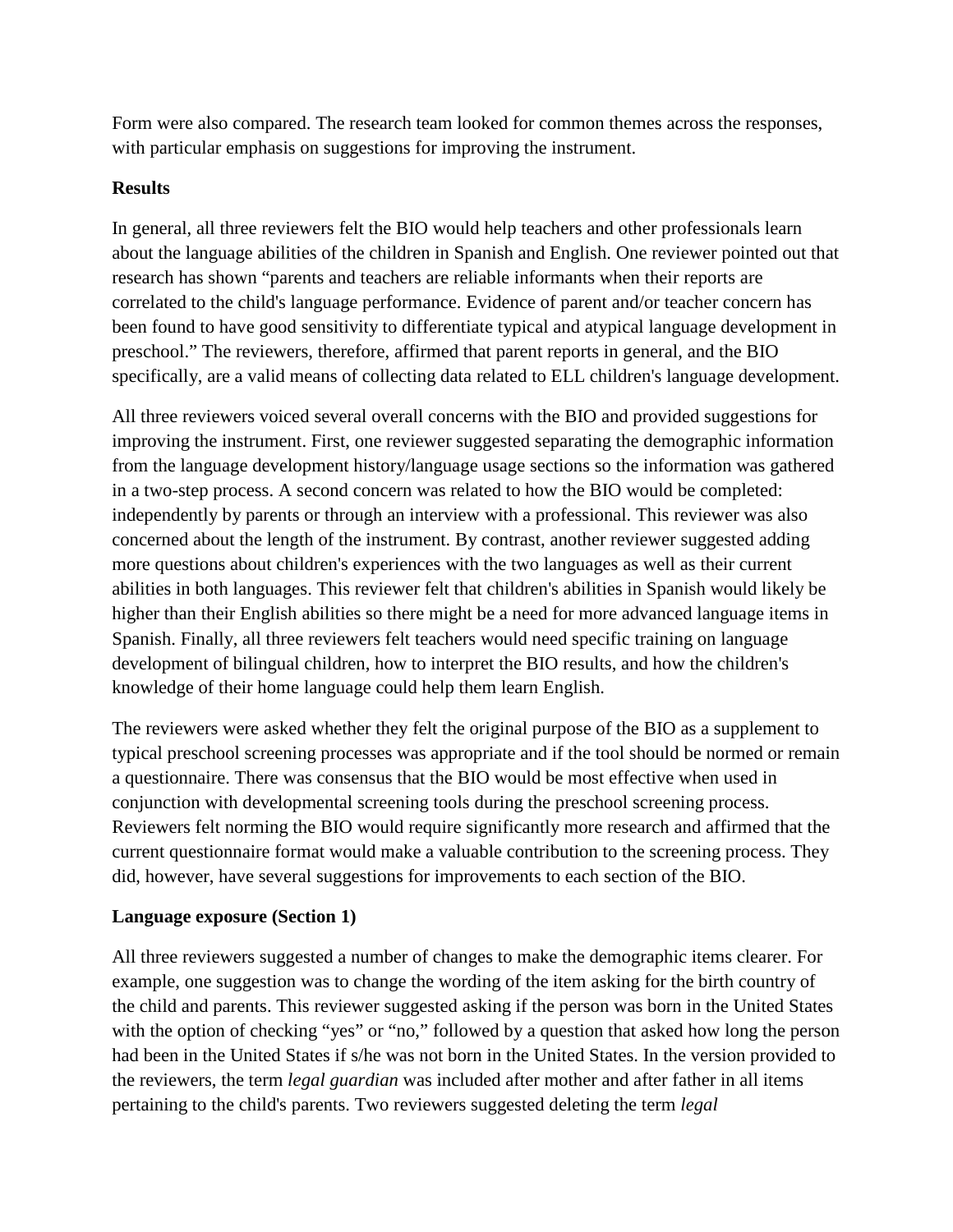*guardian* throughout the BIO. Another reviewer suggestion was to combine separate items pertaining to siblings into one item that asked the ages and primary language spoken for all siblings. Regarding the items about the child's exposure to Spanish and English for in-home and out-of-home activities, one of the reviewers suggested simplifying the table and giving parents a range of options about languages used, such as "all Spanish," "more Spanish than English," "all English," and "more English than Spanish." Last, one reviewer felt items about how important it was to the parents for their child to speak English, Spanish, or both languages should be a 5 point scale.

# **Language history (Section 2)**

In the next section of the BIO, which focused on children's language development history, reviewers provided a number of suggestions. For example, two reviewers felt more examples were needed on preverbal items and that age category options that could be circled or checked would work better than writing in ages for these questions. This same comment was made for items in the verbal development section. One reviewer noted that the item pertaining to care outside of the home would fit better in Section 1.

# **Current language usage (Section 3)**

Overall, all three reviewers felt additional items should be included in this section. One reviewer, in particular, suggested using a 5-point scale related to the frequency of using words and phrases rather than the three categorical response system used in the version that was reviewed. For items pertaining to language usage, this reviewer felt there should be a table with the same category choices of language usage for English and Spanish.

The purpose of this expert review process was to test the face validity of the BIO and to obtain suggestions for further revisions to the questionnaire before moving forward to collect additional data with the BIO. The reviewers affirmed the face validity of the BIO and offered suggestions for improvements in the questionnaire. All of the reviewer suggestions described above were incorporated into the next iteration of the BIO. The revised version of the BIO will be used in a future research study to field test the questionnaire with a larger group of parents. The field test using the revised version will afford the opportunity to address some of the additional questions raised by the reviewers, such as whether the questionnaire should be administered in an interview format, and the amount and type of training teachers need to administer the questionnaire and then use the information collected from parents.

# **DISCUSSION**

# **Significance of the BIO Questionnaire**

Research has shown that the odds are stacked against many Latino children in the United States. High percentages of Latino children in the United States come from families with low parental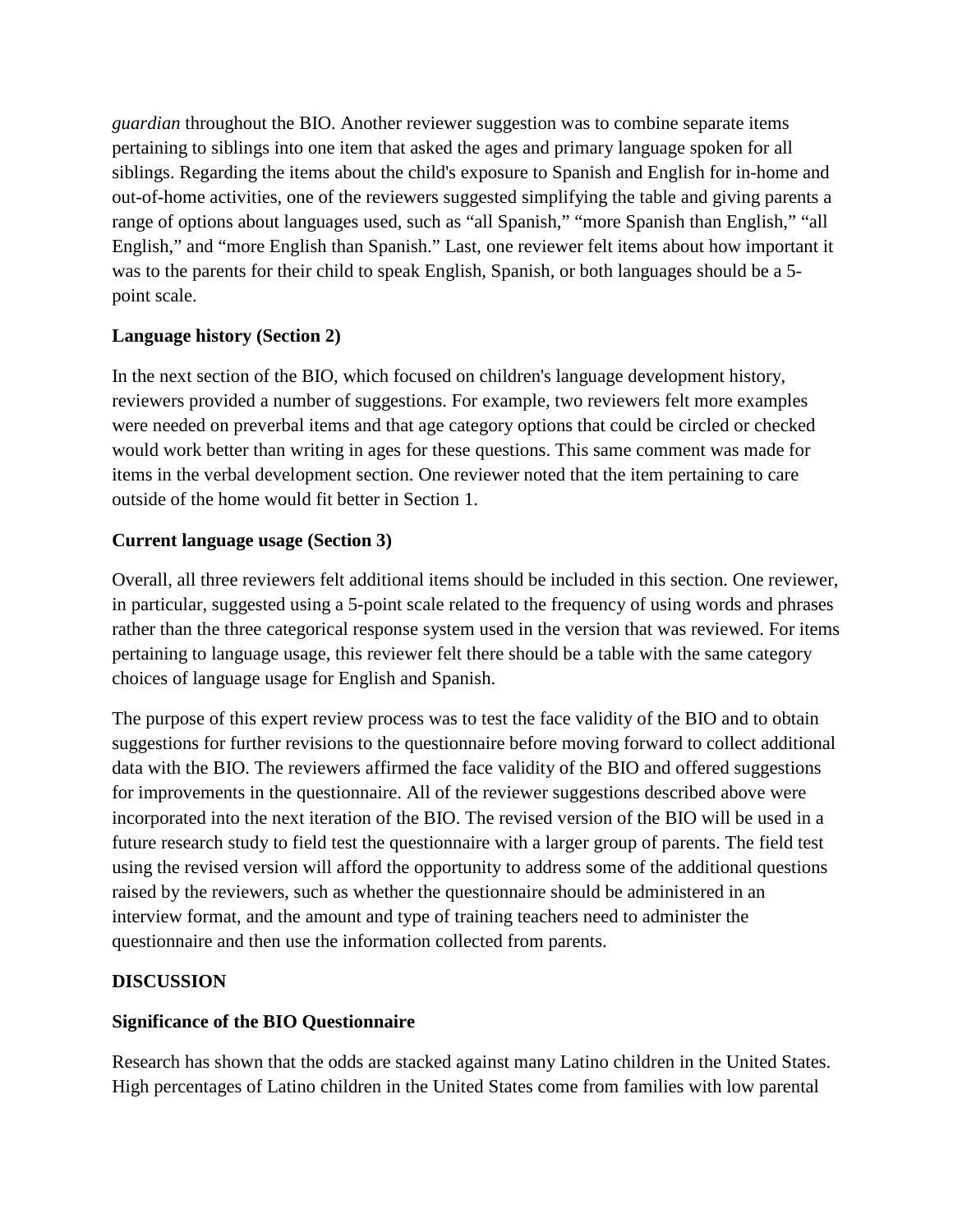education and low incomes (National Task Force on Early Childhood Education for Hispanics [NTFECEH], 2007a, 2007b). For these children to receive the maximum benefit from early childhood services, it is important for their educational needs and potential disabilities to be identified accurately and early. The recent increase of immigrant families has heightened the need for effective screening policies and practices for ELL children. According to Garcia and Jensen (2007), "increasing the percentage of Hispanic children who enter kindergarten 'ready' for school constitutes one of the nation's most important current agenda items in education" (p. 25). High-quality prekindergarten education, including effective screening for disabilities, is a key strategy for improving Latino ELL children's chances for school success. However, programs often have difficulties in accurately distinguishing between learning and language differences (e.g., confusion regarding various levels of English proficiency required for specialized education services referral, tendency to automatically refer ELLs for speech/language services, limited reliable assessing tools, etc.). Consequently, ELLs may not receive appropriate instructional services (De Valenzuela et al., 2006; Hardin et al., 2009; Hardin et al., 2010;Klingner & Harry, 2006; Layton & Lock, 2002).

Factors such as the timing of the screening, the instrument used, the qualifications of the person administering the screening, and family participation in the screening process impact the credibility of the screening results. The fact that ELL children's language development is frequently tested in English only may lead teachers to miss crucial information regarding the child's language skills. Family input is critical in the screening process, as family members often bring unique knowledge of the child's development based on their observations at home and can be a reliable and information source for professionals (Dale, 1991; Gutiérrez-Clellen & Kreiter, 2003). However, there is a need for better tools for parents to use when participating in the screening process (Hardin et al., 2010).

The BIO is intended to be used in conjunction with other developmental screenings when teachers make decisions about whether to refer children of Latino heritage who are ELLs to special education. The overarching hypothesis is that teachers who have more specific and accurate information about Latino children's exposure to language (in Spanish and English), language development history, and current language usage will make more informed decisions regarding whether the children's performance on the screening instruments warrants a referral for further evaluation. Families can provide teachers with access to this type of data and share key information on the extent of language exposure and developmental history, which can contribute to establishing validity of the screening results and appropriate referral decisions. In short, the teacher must have some understanding of how the child's language, culture, and experiences are interrelated in order to understand the child's language development and identify potential exceptionalities. The theoretical basis for the BIO, which includes social constructivism, language socialization, and bioecological systems theory, postulates that language and knowledge are constructed through relationships and experiences, and that looking at a child's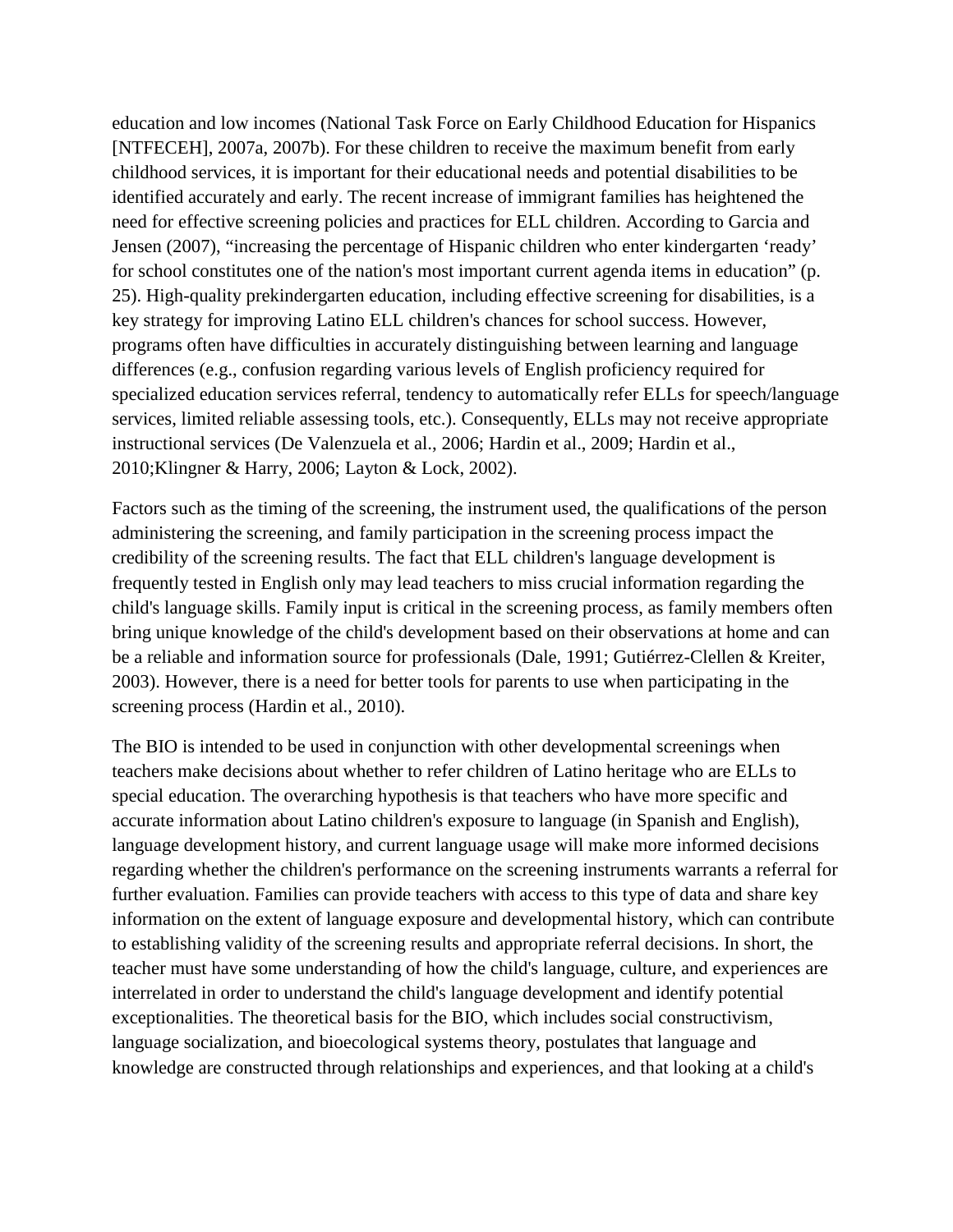language development without an understanding of the child's language history and exposure to language presents an incomplete picture of the child's language development.

Based on these theories, the BIO is intended to provide teachers with a broader understanding of a child's experiences and development that can be used in conjunction with results from formal screenings to make referral decisions. For instance, if results from the BIO indicate that a child's early language development was delayed and/or language usage is limited in either or both languages, but the child has had limited exposure to one or both languages, the child may not have a language delay. Instead, he or she may be exhibiting delayed language development because he or she has had limited exposure to language models and enriched experiences, and perhaps the child would benefit from enriched educational experiences. Conversely, a child whose parents indicate he or she has had extensive exposure to one or both languages on the BIO, and also indicate that the child's language development history or language usage is atypical, may benefit from a referral for further evaluation because the child's language development is not consistent with his/her language exposure. Understanding the impact of these interwoven relationships among experiences, language exposure, and young children's language development can inform practices and lead to more effective screening processes. More effective screening processes will, in turn, contribute to improved school readiness for Latino children who are learning to speak English.

# **The Uniqueness of the BIO**

The BIO is unique from other early childhood screening tools in several ways. First, it is a duallanguage instrument that addresses both the child's first and second language. Other screening instruments are available in Spanish but they focus exclusively on the child's language development in Spanish, often ignoring the child's English language development or vice versa. Second, the BIO collects data on three important facets of children's language development exposure to language models, previous language history, and current language usage. Most screenings only examine the child's current language usage. Other parent questionnaires may collect data on children's previous language development and current language skills, but limited information on the child's family context and, when included, it is used mainly for demographics about the family and not taken into account when screening results are evaluated. Finally, the BIO is a systematic and empirically validated questionnaire for collecting input from parents.

## **Results of the Development Research**

This article reports results from research conducted to develop the BIO. Results from a parent focus group, a small pilot study with parents, and an expert review process yielded information that was used to improve the questionnaire. Parents participating in the focus group and the pilot provided suggestions for how to make the BIO more user friendly. They suggested the instrument be formatted on two sides of the paper, with Spanish on one side and English on the other. They also suggested that items be combined so respondents can answer questions about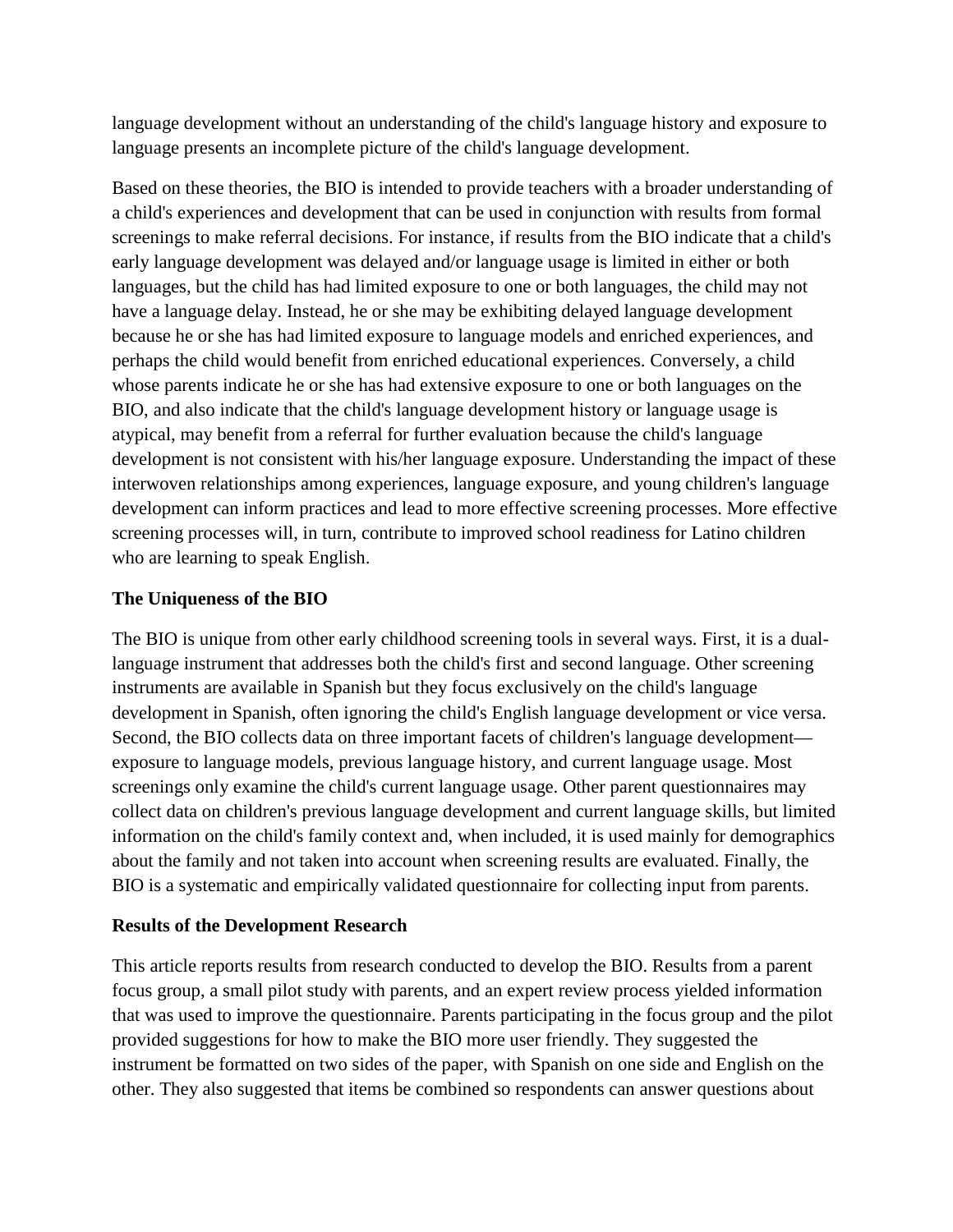the frequency and type of language typically used in daily activities in one item rather than two. Parents pointed out that additional instructions were needed to distinguish the questions about the child's language history from questions asking about the child's current usage. They were not sure what the difference was between these two sections. Finally, parents participating in the pilot indicated a need for more examples on some of the questions. In summary, the parents participating in the focus group and the pilot felt that the tool has potential to allow parents to participate and provide useful information for teachers, and they provided suggestions to improve the format and instructions so the questionnaire will be easier for parents to complete.

The parents participating in the development research recognized the importance of parental reporting information on children's exposure to language. They offered suggestions for revisions that would improve the quality and amount of information parents report on their children's language exposure. For instance, the parents suggested that the questionnaire should collect additional information on the child's exposure to Spanish and English by adding items to collect information on the proficiency with which both parents speak Spanish and English and the type of Spanish the parents speak. They also suggested that the BIO should collect additional data on language used by siblings. The parent suggestions affirmed the importance of collecting information on a child's language exposure and expanded the amount and type of information the BIO collects on language exposure.

Parent input was also important in helping the authors ensure that the instrument is inclusive of children with disabilities. Parents with children with disabilities recognized that the response options on the original questionnaire did not provide an option that was appropriate for their child because the response options presumed that the child exhibited language at ages appropriate for typically developing children. The parent participants suggested the questionnaire include response options for respondents to check if the child had not exhibited language at these ages. This suggestion was important because it led the BIO developers to review the entire questionnaire to ensure that the options provided would be inclusive of children with disabilities who might exhibit language development at much later ages than typical.

The pilot test was conducted to determine potential problems with the questionnaire, and also to illustrate the types of data that can be collected with the BIO. Data from the pilot not only suggested that the BIO is functional and can be completed by parents, but also provided interesting information about family context and language development of ELLs. For instance, the data suggest that the majority of participating parents spoke Spanish at home, but their use of Spanish and English varied by type of activity, with English more frequently spoken in activities such as reading books to children. We also can see patterns in children's language history that the parents reported on the BIO. Some of the parents indicated their child spoke his or her first word at a later age than is typical. If the BIO were being used in a screening situation (rather than simply as a pilot test), this would be information the teacher should pay close attention to because it might suggest a language delay. Data from the pilot also indicated that the children's use of English increased with age, and that their use of Spanish and English varied by type of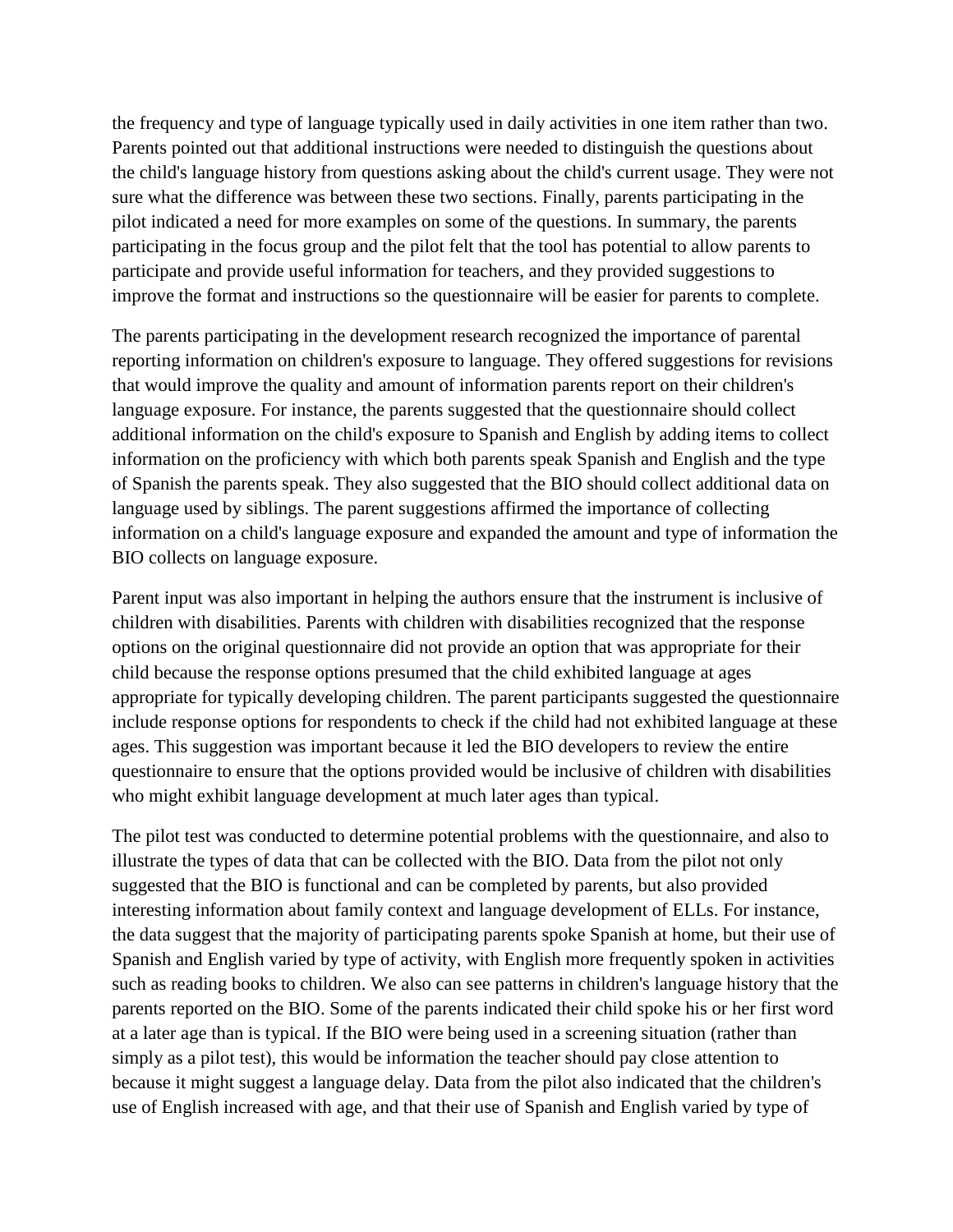activity. Data on the current usage section of the BIO indicated that the 4-year-old children use English frequently, but use Spanish more for more advanced language tasks, such as following directions and speaking in complete sentences. In short, these data may provide useful insights into ELL children's language development and also suggest that the BIO includes items that "pick up on" differences between children's language exposure, history, and current usage.

Finally, the face validity reviews confirmed that a parent report questionnaire is a valid means for collecting data on children's language development. The reviewers provided useful suggestions for revisions to make items easier for parents to complete, suggesting that items should be revised from fill-in-the-blank type questions to rating scales. The reviewers also suggested that the content of response options be extended to provide more advanced language development items for parent reports on their child's development and usage in Spanish because ELL children's abilities are likely to be more advanced in home language. The reviewers also suggested additional items for the current language usage section. Taken together, results from the development research conducted with parents and with content experts provided numerous suggestions that were used to improve both the format and the content of the BIO questionnaire. For example, additional and revised answer options regarding children's experiences with the two languages, as well as their current abilities in both languages, were added in three sections of the BIO. All reviewers recommended eliminating the term *legal guardian*. The authors removed this term and replaced the wording with the term *other*. In addition, the range of the answers for questions concerning parents' preferences for their child to speak English, Spanish, or both languages was modified to a 5-point scale as recommended by one reviewer. Additional examples were added on preverbal items and age categories and the item pertaining to care outside of the home was reassigned to Section 1. Finally, to address consistency throughout the BIO, the language usage items were changed so the same category choices were used for response choices in both English and Spanish.

#### **STRENGTHS AND LIMITATIONS OF THE BIO DEVELOPMENT PROCESS**

The multiphase process used to develop and pilot the BIO has several strengths. First, the instrument was reviewed by a diverse group of individuals, including members of the target population and experts in the field of dual-language learning. The parent participants included parents who spoke only Spanish, as well as parents who spoke Spanish and English, and parents from different countries of origin. This diversity in language backgrounds allowed the research team to test the instrument with participants who exhibited a range of Spanish and English usage. The sample also intentionally included parents of children with disabilities to ensure that the items are sensitive to the unique experiences and language development of children with disabilities. Finally, the expert reviewer participants were highly knowledgeable of Spanish and English language development, early childhood education, instrument development, and research.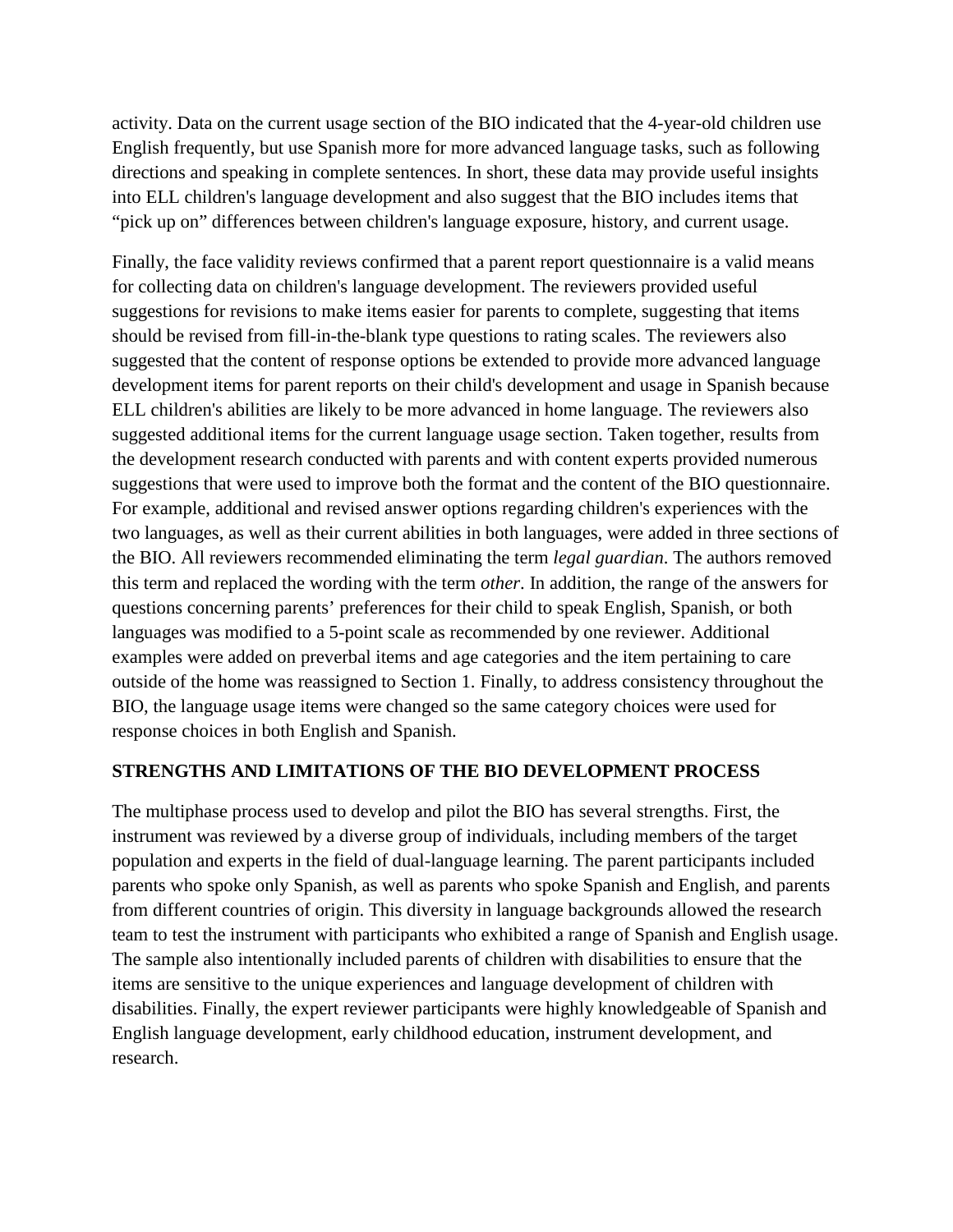Results from the parent participants and from the expert reviewers suggest that both groups felt that the BIO would provide useful information on individual children. Parents reported that they would value the opportunity to contribute more information regarding their child's language development to the screening process, and the experts commented that the information provided by parents would make an important contribution to the screening process.

Beyond the potential benefits of using the BIO as part of screening decisions, results from the pilot also indicate that data collected with the BIO could be useful to understand Latino children's collective language experiences and language development. Even though the sample was quite small, interesting patterns emerged from the data. In addition to contributing information about an individual child that could be useful for the screening process, more widescale use of the BIO could help researchers and educators understand the collective experiences that young Latino children may have prior to school entry.

The BIO and the research conducted on the questionnaire to date do, however, have limitations. First, although the questionnaire has been revised multiple times based on the iterative development process described in this article, results from the expert review indicate that further revisions are necessary. The research team continues to work on the questionnaire, striving to improve the questions and format of the questionnaire. Also, though the completed pilot process yielded useful information about the BIO, the sample was small and, even though the sample included parents living in rural and urban settings, the participants were from the same general geographic location. The two sites were approximately one hour's drive apart. The results, therefore, are not generalizable beyond the state or the southeast region. Furthermore, the data collected in the pilot were from parents' self-reporting of their children's language development, usage, and exposure. No observations or teacher reports related to children's language development were collected in an effort to triangulate the parental reporting data, so we do not have evidence of the extent to which the parent reports were accurate. Finally, although the data collected from parents and experts indicate that they think the BIO will make an important contribution to screening decisions, no data were collected from teachers or other persons who actually screen children and make decisions about referrals to document how data from the BIO is used in the screening process. There is some evidence that the BIO could provide useful data, but the data are speculative at this point.

These limitations suggest that additional research is needed on the BIO. The initial pilot process described in this article must be expanded to collect data from a larger, more geographically diverse group of parents. A larger field test would provide the opportunity to establish the construct validity and reliability of the BIO and to develop a scoring system. A follow-up study would then be needed to confirm the BIO's construct validity, reliability, and scoring system. In addition, data on children's language development and usage should be collected from other sources (such as teacher observations and/or direct child assessments) to triangulate the BIO data and evaluate the extent to which parent reports on their child's language are consistent with data collected from other sources. Once the development work is completed on the BIO, additional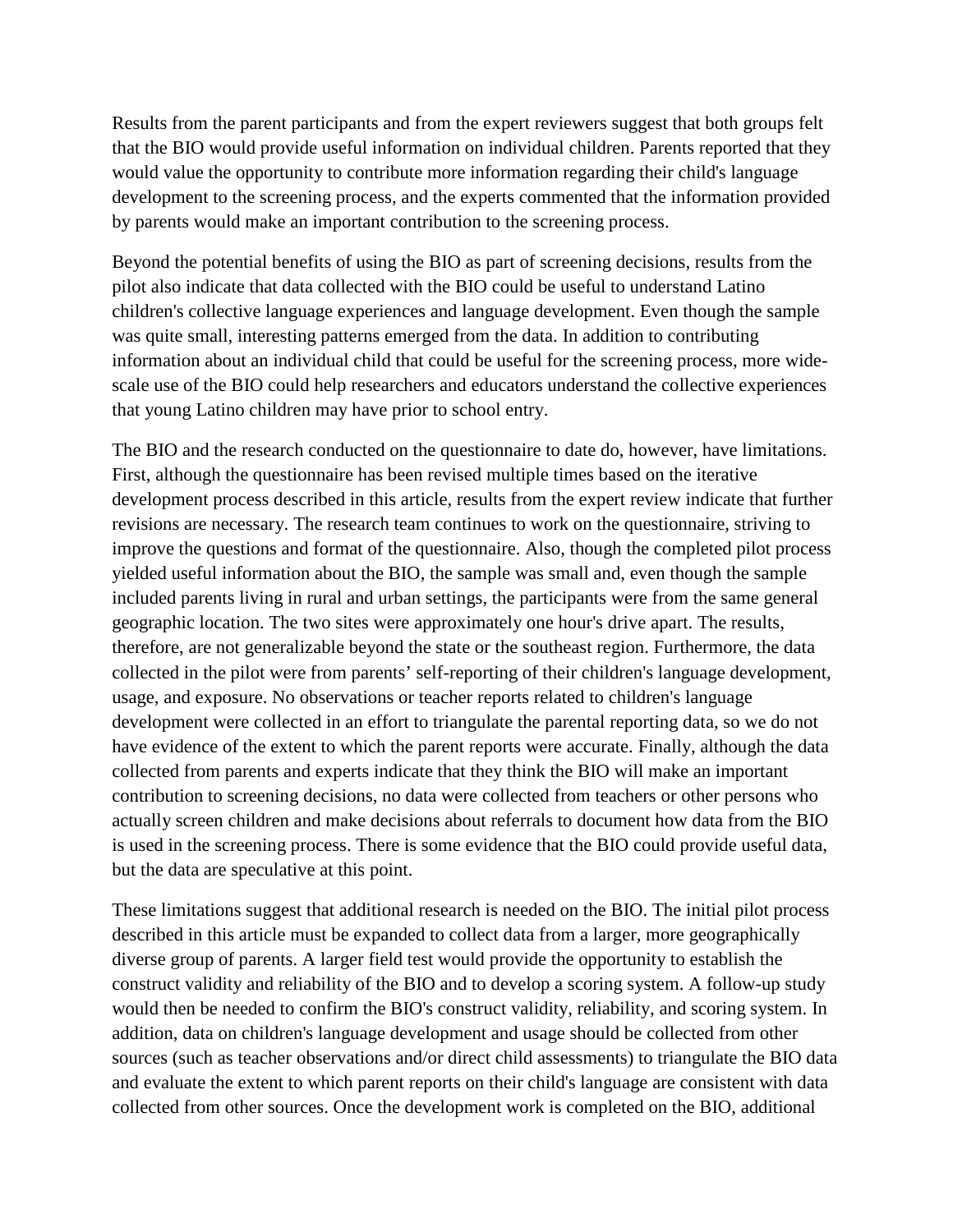research will be needed to empirically evaluate the BIO's effect on teachers' referral decisions for prekindergarten children of Latino heritage. This type of research would collect data on how teachers use results from the BIO as part of their screening process, and whether teachers who use the BIO make more accurate screening decisions than teachers who do not.

In conclusion, results from the development process suggest that the BIO may be a useful tool to include as part of screening Latino children who are ELLs. Data collected from parents to provide information on the child's exposure, language development, and current language usage in Spanish and English can provide additional information during the screening process. Additional research is needed to field test and validate the instrument, as well as to demonstrate how teachers can use the BIO in their screening process.

## **REFERENCES**

**1.** Appl, D.J. 2000. Clarifying the preschool assessment process: Traditional practices and alternative approaches.*Early Childhood Education Journal*, 27(4): 219–225.

**2.** Artiles, A. J., Rueda, R., Salazar, J. J. and Higareda, I. 2005. Within-group diversity in minority disproportionate representation: English language learners in urban school districts. *Exceptional Children*, 71(3): 283–300.

**3.** Barnett, W. S., Epstein, D. J., Carolan, M. E., Fitzgerald, J., Ackerman, D. J. and Friedman, A. H. 2010. *The state of preschool 2010: State preschool yearbook*, New Brunswick, NJ: Rutgers University, National Institute for Early Education Research.

**4.** Bevan-Brown, J. 2001. Evaluating special education services for learners from ethnically diverse groups: Getting it right. *Journal of the Association for Persons with Severe Handicaps*, 26(3): 138–147.

**5.** Bronfenbrenner, U. 1979. *The ecology of human development*, Cambridge, MA: Harvard University Press.

**6.** Bronfenbrenner, U. and Morris, P. A. 1998. "The ecology of developmental processes". In *Handbook of child psychology*, Edited by: Damon, E. 993–1028. New York, NY: Wiley.

**7.** Butler, Y. and Hakuta, K. 2004. *Bilingual and second language acquisition: The handbook of bilingualism*, Malden, MA: Blackwell.

**8.** Castilla, A., Restrepo, M. and Perez-Leroux, A. 2009. Individual differences and language interdependence: A study of sequential bilingual development in Spanish-English preschool children. *International Journal of Bilingual Education & Bilingualism*, 12(5): 565–580.

**9.** CDI Advisory Board.2008*MacAuthor-Bates communicative development inventories*.www.sci.sdsu.edu/cdi/cdiwelcome.htm (http://www.sci.sdsu.edu/cdi/cdiwelcome.htm)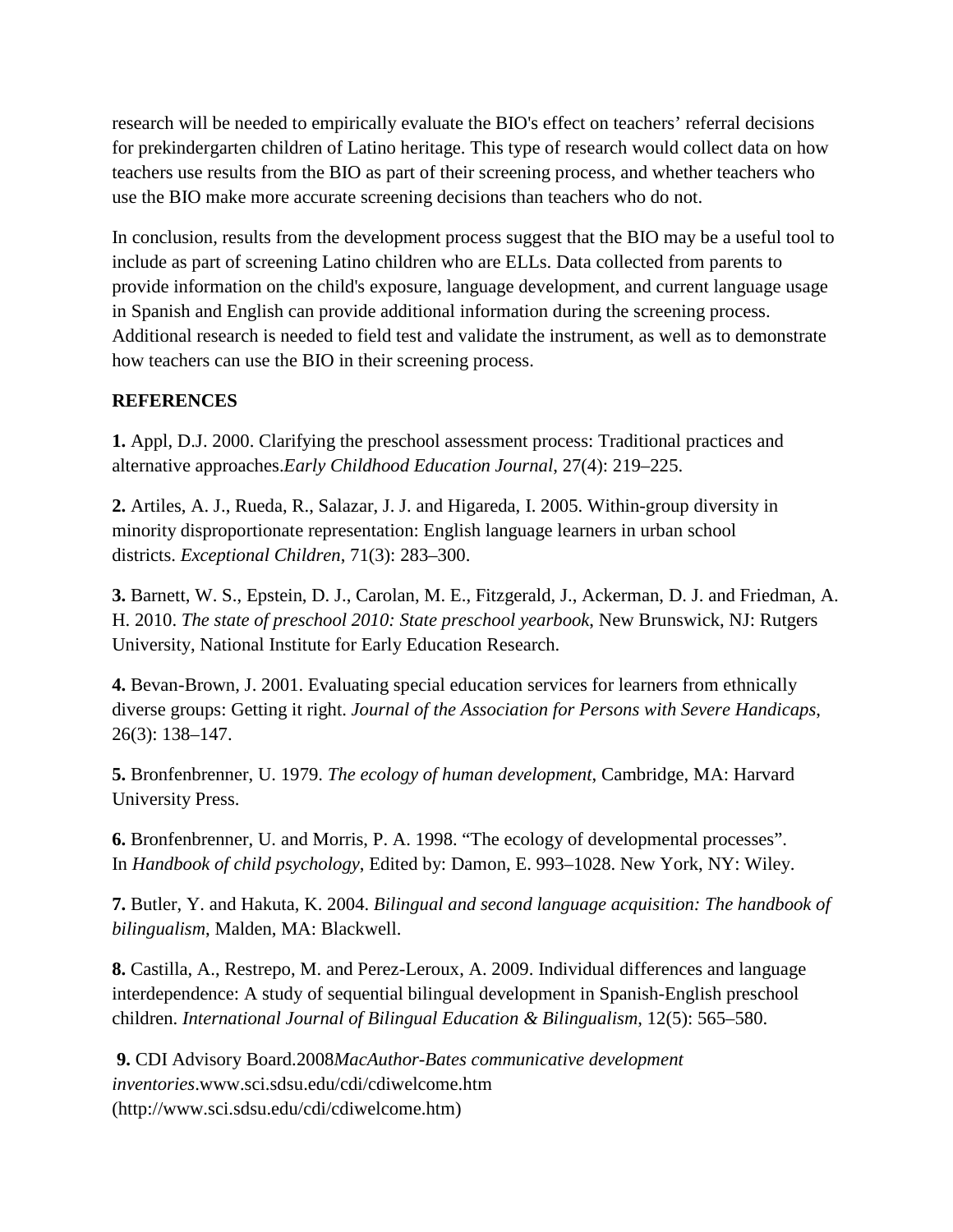**10.** Clark, E. and Flores, B. 2007. Cultural literacy: Negotiating language, culture, and thought. *Voices from the Middle*, 15(2): 8–14.

**11.** Dale, P. S. 1991. "The validity of a parent report measure of vocabulary and syntax at 24 months". In *Journal of Speech and Hearing Research* Vol. *34*, 565–571.

**12.** Dale, P. S., Bates, E., Reznick, J. S. and Morisset, C. 1989. "The validity of a parent report instrument of child language at twenty months". In *Journal of Child Language* Vol. *16*, 239–250.

**13.** De Valenzuela, J. S., Copeland, S. R., Qi, C. H. and Park, M. 2006. Examining educational equity: Revisiting the disproportionate representation of minority students in special education. *Exceptional Children*, 72(4): 425–441.

**14.** Espinosa, L. M. and López, M. L. 2007, August. *Assessment considerations for young English language learners across different levels of accountability*, Paper presented at The National Early Childhood Accountability Task Force and First 5 LA.

**15.** Federal Interagency Forum on Child and Family Statistics. 2008. *Federal Interagency Forum on Child and Family Statistics: American's children in brief: Key national indicators of wellbeing, 2008*, Washington, DC: U.S.: Government Printing Office.

**16.** Fenson, L., Dale, P. S., Reznick, J. S., Thal, D., Bates, E., Hartung, J. P. and Reilly, J. S. 1993. *The MacArthur communicative development inventories: User's guide and technical manual*, San Diego, CA: Singular Publishing Group.

**17.** Garcia, E. E. and Jensen, B. 2007. Helping young Hispanic learners. *Educational Leadership*, 64(6): 34–39.

**18.** Gathercole, V. C. M. and Thomas, E. M. 2006. "Factors contributing to language transmission in bilingual families: The core study—Adult interviews". In *Language transmission in bilingual families in Wales*, Edited by: Gathercole, V. C. M.and Thomas, E. M. Cardiff, Wales: Welsh Language Board..

**19.** Geisinger, K. F. 1994. Cross-cultural normative assessment: Translation and adaptation issues influencing the normative interpretation of assessment instruments. *Psychological Assessment*, 6: 304–312.

**20.** Genesee, F., Lindholm-Leary, K., Saunders, W. and Christian, D. 2006. "Educating English language learners: A synthesis of research evidence". In *Lindholm-Evidence*, New York, NY: Cambridge University Press.

**21.** Genesee, F., Paradis, J. and Crago, M. B. 2004. *Dual language development & disorders: A handbook on bilingualism & second language learning*, Baltimore, MD: Paul H. Brookes Publishing.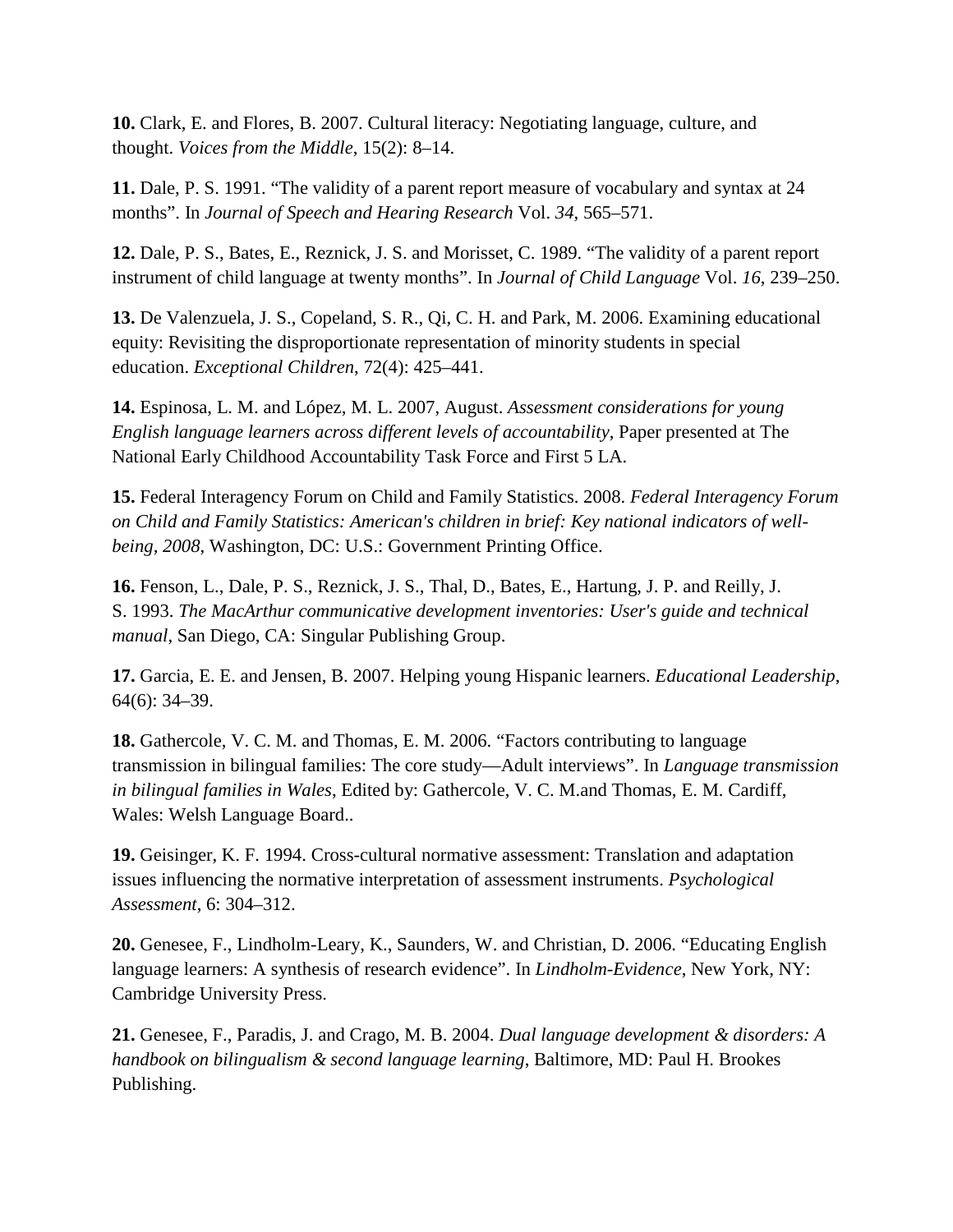**22.** Gildersleeve-Neumann, C. E., Kester, E. S., Davis, B. L. and Peña, E. D. 2008. English speech sound development in preschool-aged children from bilingual English-Spanish environments. *Language, Speech & Hearing Services In Schools*, 39(3): 314–328.

**23.** Goldstein, B. A. 2006. Clinical implications of research on language development and disorders in bilingual children. *Topics in Language Disorders*, 26: 305–321.

**24.** Gonzalez, V. 2001. The role of socioeconomic and sociocultural factors in language minority children's development: An ecological research view. *Bilingual Research Journal*, 25(1/2): 1– 30.

**25.** Gutiérrez-Clellen, V. and Kreiter, J. 2003. Understanding child bilingual acquisition using parent and teacher reports. *Applied Psycholinguistics*, 24: 267–288.

**26.** Hammer, C. S., Lawrence, F. R. and Miccio, A. W. 2007. Bilingual children's language abilities and reading outcomes in Head Start and kindergarten. *Language, Speech and Hearing Services in Schools*, 38: 237–248.

**27.** Hardin, B. J., Mereoiu, M., Hung, H. F. and Roach-Scott, M. 2009. Investigating parent and professional perspectives concerning special education services for preschool Latino children. *Early Childhood Education Journal*, 37: 93–102.

**28.** Hardin, B. J., Roach-Scott, M. and Peisner-Feinberg, E. S. 2007. Special education referral, evaluation, and placement practices for preschool English language learners. *Journal of Research in Childhood Education*, 22(1): 39–54.

**29.** Hardin, B. J., Scott-Little, C. and Mimms, M. 2010, May. "Poster presented at the American Educational Research Association". In *Analysis of screening policies in part B and prekindergarten programs: Findings and recommendations*Denver, Colorado.

**30.** 2004. *Individuals With Disabilities Education Improvement Act (PL 108-446)* 108th U.S.C., Stat. 2647, et. Seq

**31.** Klingner, J. K. and Harry, B. 2006. The special education referral and decision-making process for English language learners: Child study team meetings and placement conferences. *Teachers College Record*, 108(11): 2247–2281.

**32.** Lantolf, J. P., ed. 2000. *Sociocultural theory and second language learning*, Oxford, England: Oxford University Press.

**33.** Lantolf, J. P. 2006. Sociocultural theory and L2: State of the art. *Studies in Second Language Acquisition*, 28: 67–109

**34.** Lantolf, J. P. and Poehner, M. E., eds. 2008. *Sociocultural theory and the teaching of second languages*, London, England: Equinox Publishing.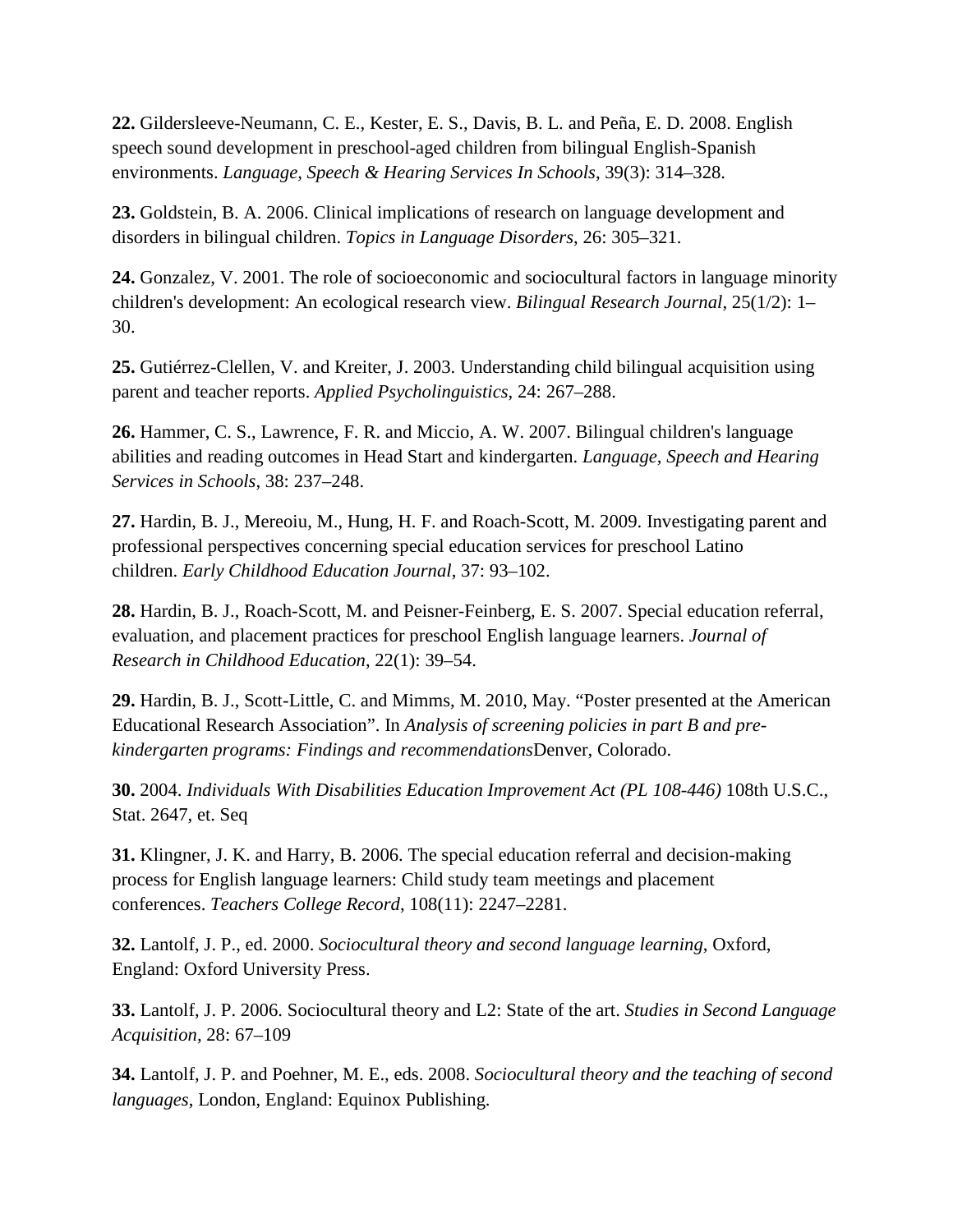**35.** Lantolf, J. P. and Thorne, S. L. 2006. *Sociocultural theory and the genesis of second language development*, Oxford, England: Oxford University Press.

**36.** Layton, C. A. and Lock, R. H. 2002. Sensitizing teachers to English language learner evaluation procedures for students with disabilities. *Teacher Education and Special Education*, 25(4): 362–367.

**37.** Moll, L., Amanti, C., Neff, D. and Gonzalez, N. 1992. Funds of knowledge for teaching: Using a qualitative approach to connect homes and classrooms. *Theory into Practice*, 31(2): 132–141

**38.** National Task for on Early Childhood Education for Hispanics.2007a*Expanding and improving early education for Hispanics*. http://ecehispanic.org/work.html (http://ecehispanic.org/work.html)

**39.** National Task for on Early Childhood Education for Hispanics.2007b*The school readiness and academic achievement in reading and mathematics of young Hispanic children in the United States*. http://ecehispanic.org/work.html (http://ecehispanic.org/work.html)

**40.** Ochs, E. 1986. "Introduction". In *Language socialization across cultures*, Edited by: Schieffelin, B. and Ochs, E. 1–13. Cambridge, England: Cambridge University Press.

**41.** Oller, D. K. and Eilers, R. E. 2002. *Language and literacy in bilingual children*, Clevedon, England: Multilingual Matters.

**42.** Pease-Alvarez, L.1993*Moving in and out of bilingualism: Investigating native language maintenance and shift in Mexican-descent children. Research report: 6*. Santa Cruz, CAUniversity of California, Santa Cruz, National Center for Research on Cultural Diversity and Second Language Learning. www.ncbe.gwu.edu/miscpubs/ncrcdsll/rr6/index.html (http://www.ncbe.gwu.edu/miscpubs/ncrcdsll/rr6/index.html)

**43.** Peña, E. D., Gillam, R. B., Bedore, L. M. and Bohman, T. M. 2011. Risk for poor performance on a language screening measure for bilingual preschoolers and kindergarteners. *American Journal of Speech-Language Pathology*, 20(4): 302–314.

**44.** Rogoff, B. 1995. "Observing sociocultural activity on three planes: Participatory appropriation, guided participation, and apprenticeship". In *Sociocultural studies of the mind*, Edited by: Wertsch, J. V., Rio, P. D. and Alvarez, A. 139–164. Cambridge, MA: Harvard University Press.

**45.** Rolstad, K., Mahoney, K. and Glass, G. 2005. The big picture: A meta-analysis of program effectiveness research on English language learners. *Educational Policy*, 19(4): 572–594.

**46.** Schieffelin, B. and Ochs, E., eds. 1986. *Language socialization across cultures*, Cambridge, England: Cambridge University Press.